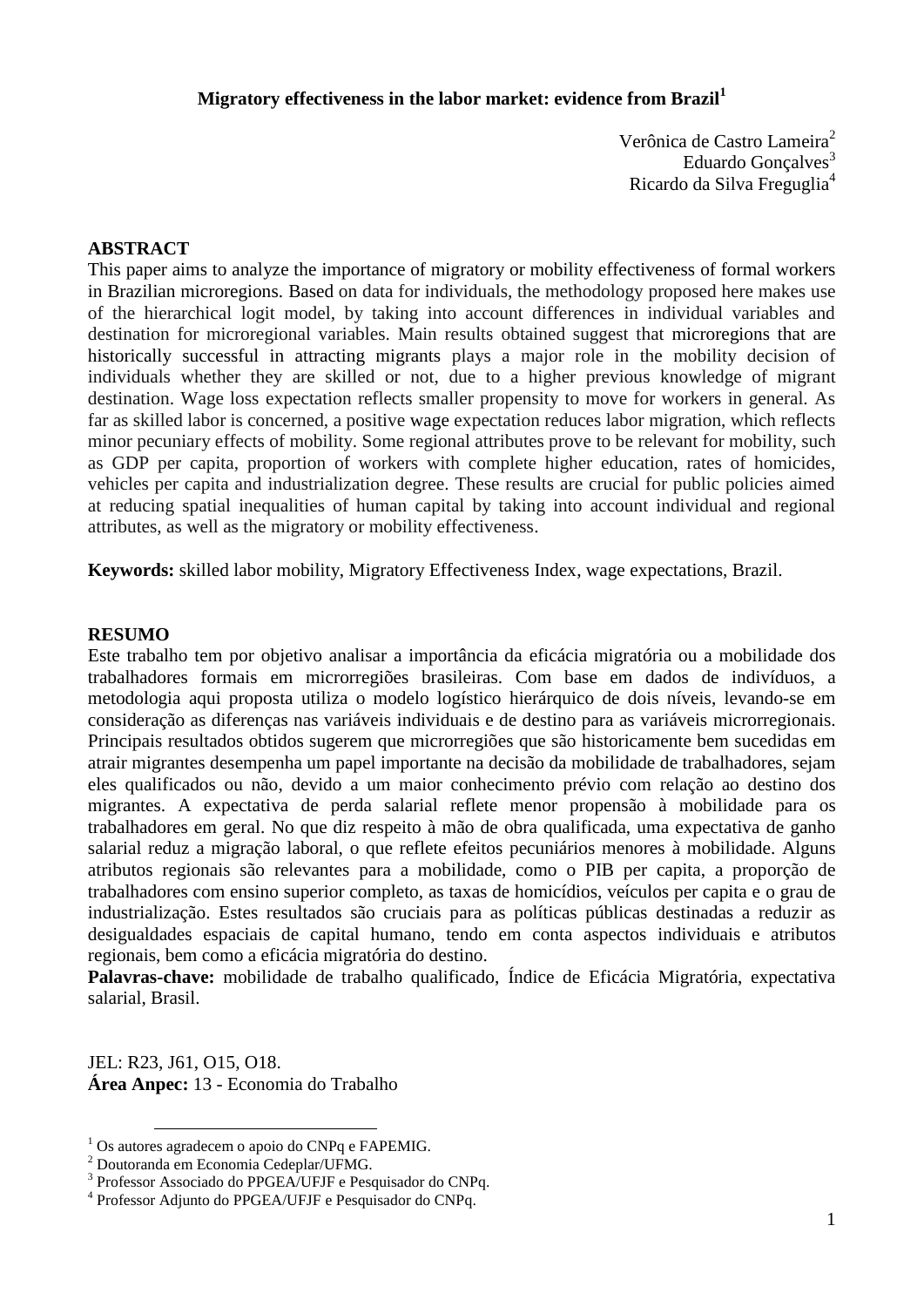## **1. Introduction**

This paper aims to investigate the importance of Migratory Effectiveness Index - MEI for mobility of workers, as well as to propose a measure for it. This study also intends to check mobility of formal workers in the Brazilian microregions between 2004 and 2008. The relevance of wage expectation and regional attributes for labor mobility are focused as well.

In the last decades, migration has been intensively studied in social sciences. Mobility of skilled workers assumes a significant role in economic development as it is related to the possibility of conveying relevant technical knowledge to other firms and regions, allowing in this way interfirm and interregional knowledge spillovers (Feldman, 1999; Almeida and Kogut, 1999).

Although migration may come about as a result of factors connected with life cycle, social and political determinants, the economic study of migration has demonstrated the increasing relevance of social and information networks for migration flows, (Poot, 1996; Miguélez and Moreno, 2013; TerWal and Boschma, 2009; Bergman, 2009). In such a context, networks act as a facilitating mechanism of social assimilation and a reduction factor of migration costs (Lee, 1966; Sahota, 1968; Lucas, 1977; Carrington *et al.,* 1996).

The influence of social networks on the decision to migrate is widely recognized nowadays. Most of the literature states that family and friends networks of previous migrants encourage further migration (Davis and Winters, 2001; Winters *et al*., 2001; Munshi, 2003; Colussi, 2006). However, only few empirical research efforts have been made in Brazil aiming at identifying the magnitude of the above mentioned influence especially as far as the labor market is concerned. Migrant networks may facilitate further migration in different ways by providing information on the migration process in itself, as well as on its inherent difficulties. Such networks can also provide information on jobs in the destination and to contribute to the newcomers' adaptation to their new life conditions, in addition to allocating a financial aid so as to mitigate migration costs.

As far as migration is concerned, such networks function particularly grounded on mass media information and personal contacts as well. Migration networks are significantly important in conforming migration patterns due to restrained formal information sources. They may start up with an individual's pioneering migratory move then followed by his kin or other previous dwellers of the origin region. Such a migratory move is established following a positive feedback process. And, according to Poot (1996), information on this process is accumulated over time, which bears cumulative knowledge inertia.

In accordance with the idea underlying this statement, the proposed study starts with the premise that the Migratory Effectiveness Index component (or newcomer) – provided by the migration network existing in the destination – contributes significantly to the individual's choice to migrate. Therefore, highlighting this subject seems to be quite opportune for the Brazilian case. However, it is worth noting that most studies related to labor mobility neglect the influence of past mobility flows, i.e., the labor previous mobility effect. In this sense, our main goal is to explicitly introduce an Migratory Effectiveness Index component into the present study, which is expressed by an efficiency index of previous labour mobility, in addition to embed other individual and regional mobility controls. This variable shows the winners and losers regions in terms of net flows from entries and exits in each destination microregion in the last seven years prior to the decision to migrate.

As only few studies dealing with labor mobility in Brazil can be found, this work attempts to fulfill such an empirical gap by focusing on previous labour mobility. Most of other studies found in the Brazilian literature highlight individual or family migration by focusing on individual and regional determinants (Freguglia *et al*., 2014; Mendes *et al*., 2012; Ferreira and Matos, 2006). Motivated by intense mobility of workers in Brazil, the paper adds to the literature on the efficiency of Brazilian micro to attract or repel workers to insert in the analysis of migration patterns a measure that captures the extent to which regions are consistently successful in attracting immigrants that is, the efficiency rate of labor mobility in the past seven years.

For this purpose, information from the RAIS-MIGRA-MTE database for the period 2003- 2008 is used here. Such data make it possible to identify the changing formal employment relation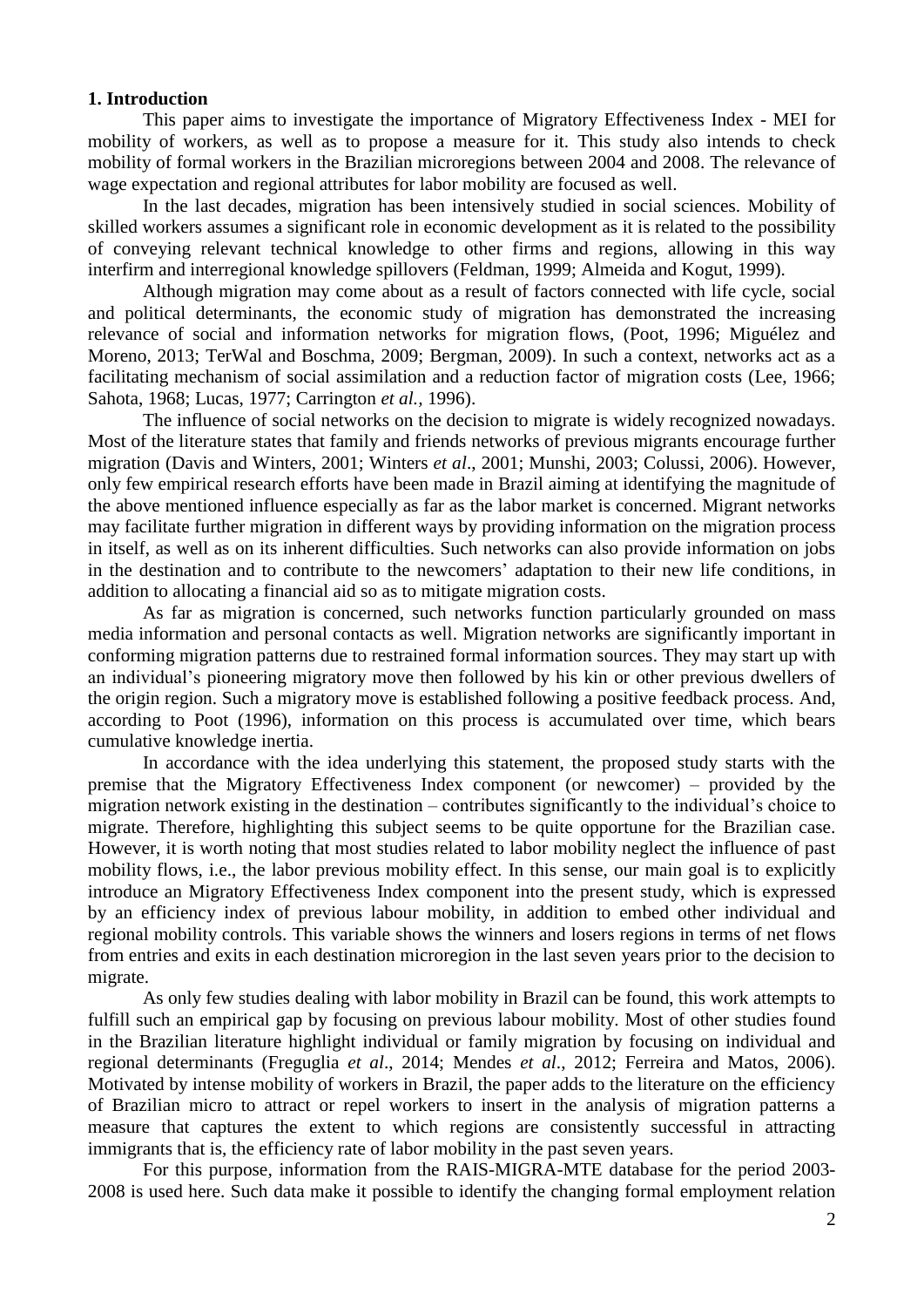between Brazilian microregions, as well as to longitudinally follow workers in the Brazilian formal labor market, by controlling in this way their individual characteristics, such as schooling degrees. Additionally, data from IBGE, UNDP, CAGED-MTE on individual workers' destination and those from IPEADATA were also incorporated in this study. This kind of data are suitable for our analysis for different reasons. Firstly, Brazil is characterized as a country having continental dimensions and intensive labor mobility among its microregions. Secondly, this study allows for an annual following-up of formal labor moves (census data, 2010).

As for the methodological aspects, individual conditions associated with wage expectations and work experiences, as well as regional attributes of labor mobility, are treated here by making use of a multilevel logit model containing two hierarchy levels – the individual level and the microregion level. At the individual level, variables were differentiated between a year previous to mobility and the year after mobility as for ability, proactivity and motivation, in order to control the non-observable individual effects, which could be correlated with experience and wage variables.

The results indicated that Migratory Effectiveness Index for mobility has had a positive impact on propensity to migrate in all estimated hierarchical regressions. Wage expectations reflected a minor likelihood to migrate for workers in general and a higher propensity for skilled workers. Workers' experience in turn appeared as an inhibiting factor to mobility for both skilled and unskilled workers. Some context variables – such as GDP per capita, proportion of workers having higher education, homicide rates, vehicles per capita and industrialization degree – were also significant for explaining mobility.

The present work comprises five sections including this introduction. The next section presents a brief literature review on labor mobility in which the role of Migratory Effectiveness Index, individual determinants of wage expectations and work experience, as well as migration regional attributes is highlighted. Section 3 presents the methodological aspects by means of which variables were constructed together with their description, in addition to the basic statistics used. Section 4 shows the application results followed by main conclusions that are presented in the last section.

#### **2. Labor mobility: review of literature**

 $\overline{a}$ 

#### **2.1. Internal mobility: a look at the previous labor mobility issue**

Distinct theories appear in the literature on population mobility, which attempt to explain its causes and effects**<sup>5</sup>** . Most of such works recognize the relevance of the role performed by social networks in the decision to migrate (Gottlieb, 1987; Grossman, 1989; Church e King, 1993; Massey and Espinosa, 1997; Orrenius, 1999; Zahniser, 1999; Davis and Winters, 2001; Winters *et al.*2001; Munshi, 2003; Colussi, 2006). As has been discussed before, previous migrants can facilitate further migration through social networks in this way attracting other migrants from the same geographic area. The former tend to attract migration of family members to their destination area (Bartel, 1989; Dunlevy, 1991; Jaeger, 2000).

The role played by social networks or interpersonal relationship has been focused on in the literature of mobility determinants, although in most of the studies reported the role of migratory or mobility effectiveness has not been measured explicitly (Lee, 1966; Kulu and Bilari, 2004; Lucas, 1977; Greenwood, 1973; Levy and Wadycki, 1973; Carrington *et al.* 1996; Dahl, 2004; Harbison, 1981; Massey *et al*., 1993). However, there is a consensus among authors on those labor migratory network help to reduce costs and risks inherent to migration, which also contribute to enhance expectations of migration return (Massey *et al*., 1993).

Access to information and personal contacts are crucial for the decision to migrate (Lee, 1966). According to Lucas (1977), access to a kinship network or other networks in a destination place makes people more disposed to migrate and choose to move to that place, as such networks may ease migrants' assimilation and lessen their migration costs. Previous migrants may attract new

<sup>&</sup>lt;sup>5</sup> It is noteworthy, however, that the authors do not intend to establish a comparative assessment of the different theoretical approaches.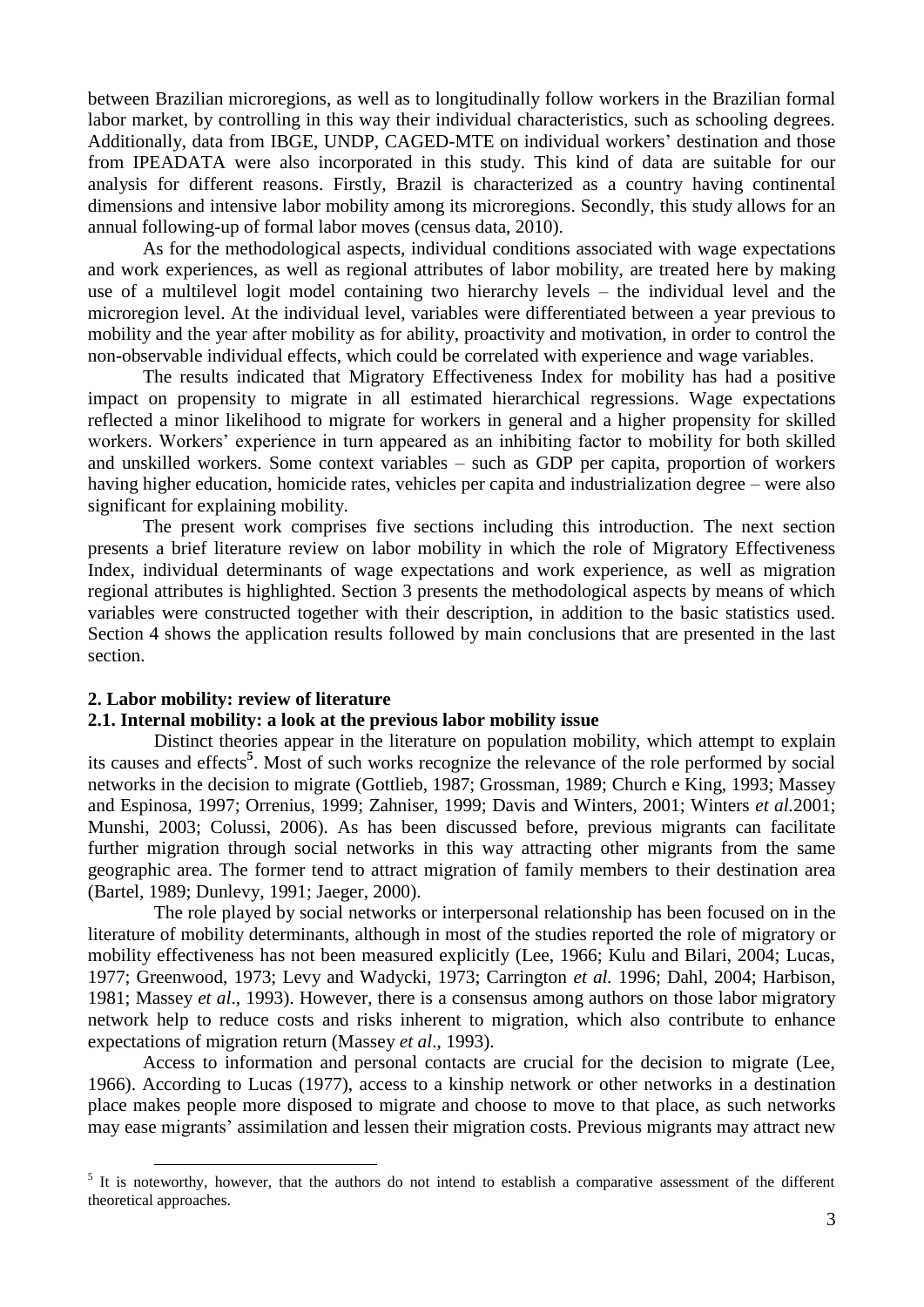ones simply because the latter are more aware of migration advantages and can count on their help and information on jobs (Sahota, 1968).

Carrington *et al.* (1996) argue that labor migration costs are smaller in the presence of a stock of previously established migrants (earlier migrant networks) and that migration tends to follow past migration channels. This implies the idea that previous migration movements are a key element when choosing a given destination, suggesting that costs associated with migration to a certain region are lower when an earlier migrant network has been previously established.

Greenwood (1973), using India's census data for 1961, concluded that migrants were strongly inclined to migrate to localities that had previously attracted their regions' natives. For this author, disregarding the effect of previous migration flows can lead to an overestimation of a direct relation between migrant flows and variables like income and urbanization.

The hypothesis by Greenwood (1973) that earlier migrants influence the volume and direction of current migration flows was tested by Levy and Wadycki (1973) for the particular case of Venezuela. This study confirmed the hypothesis that past migration patterns do influence current migratory flows and that disregarding this factor leads to overestimate other variables explaining migration. Again according to these authors, the fact that Venezuela is not characterized by linguistic barriers among its states suggests that the effect of migrant stock variable on current migration can mainly provide a systemic network of informal information.

Recent studies support the idea that social networks have influence on job searching in a destination region. Based on samples of individuals from several "origin-communities" in Mexico over a long time period, Munshi (2003) measured each Mexican community network by the proportion of sampled individuals localized in their destination places in the USA and verified that individuals with higher chance to work in the latter country were those who had previously been related to immigration networks. Mackenzie and Rapoport (2004) studied the effect of the network financial support. These authors found empirical evidence of a U-shaped relation between immigration and inequality in Mexican communities based on migration rates at state level and the American labor market conditions. According to these authors, this result was consistent with the hypothesis that immigrant networks help newcomers immigrants by financing their migration costs.

Dolfin and Genicot (2010) in an attempt to investigate how community networks influenced migration – carried out empirical tests for network effects based on a simple migration model that allowed individuals to choose to migrate by their own or with the help of a coyote. By using a set of data on illegal Mexican immigrants in the US, they found that family members had encouraged them both to migrate by their own and by means of a coyote help.

In view of the arguments set above, it can be concluded that choosing a destination is not randomly pursued by individuals, but influenced by previous mobility flows. In this way, there exists inertia in labor mobility, based on which – as expected – the larger the previous migration flow to a given destination is, the larger the future mobility to the same destination. This hypothesis is to be tested in this work by controlling other individual and regional variables that can affect the decision-making of labor mobility. The idea of migratory effectiveness presented here refers to the existence of a previous labor migrant stock (or migrant networks) that makes it easier for formal workers to entry in the labor market due to availability of a greater information set including labor conditions, cost of living and migration return possibilities.

# **2.2. Relevance of individual factors: schooling, experience and wages**

Researches on migration have used individual choice models which state that people migrate aiming to maximize their well-being. In accordance with the theory of human capital, such a choice is related to an individual's human capital (Sjaastad, 1962; Becker, 1962). Therefore, some of such results are agreed upon in the international literature on mobility, such as influence of schooling for likelihood of migration (Stark and Bloom, 1985; Hazans, 2003; Stambol, 2003; Sahota, 1968; Dahl, 2004 Zimmermann, 2004; Faggian & McCann, 2009).

The relevance of education for explaining systematic differences between individual likelihood to migrate, since educated individuals are considered as more flexible and susceptible to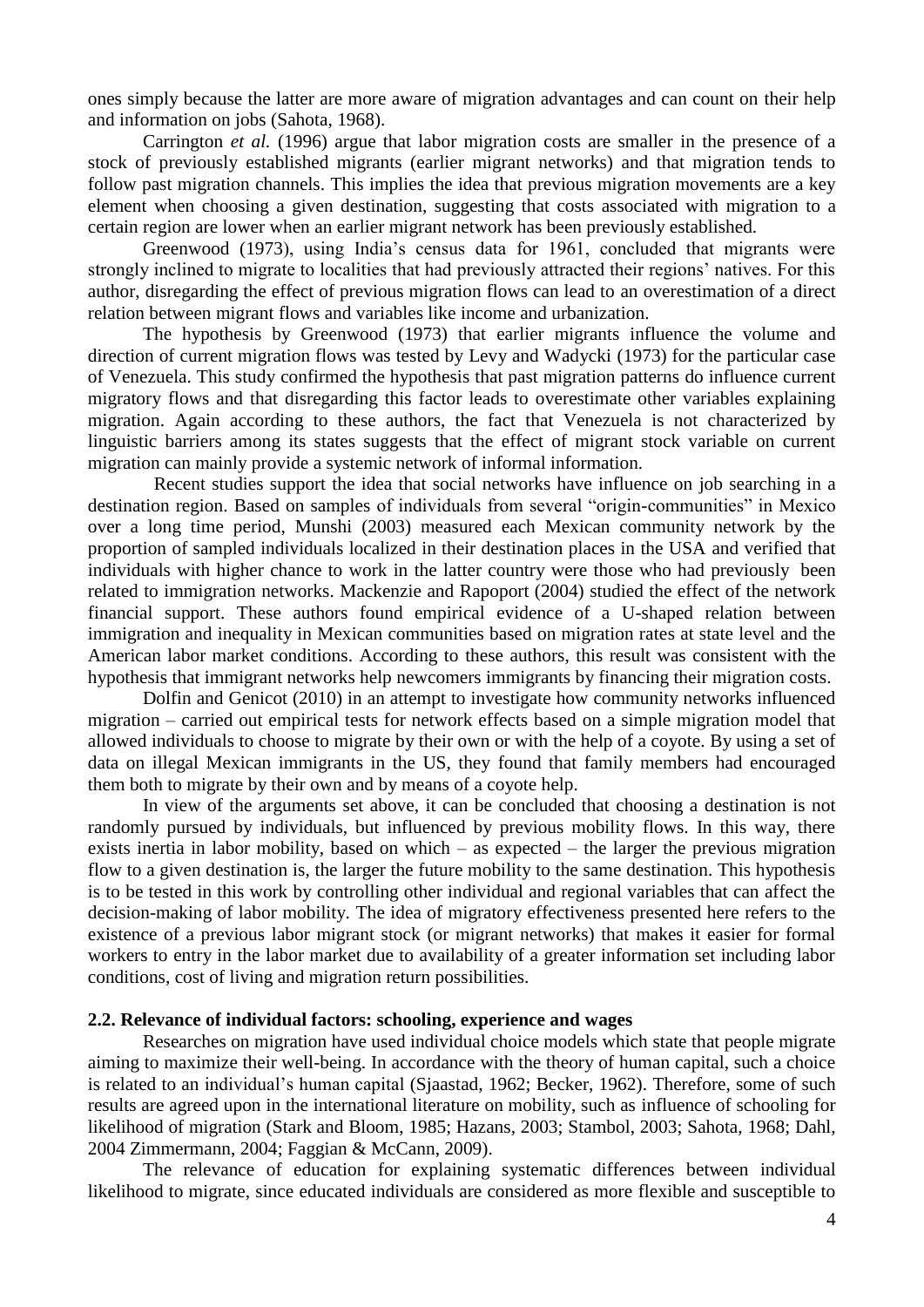move, as well as more innovative and attentive to opportunities to change. Additionally, high income regions generally show high rates of education. Educated people from an origin region must compete with educated people in a region of destination and, *ceteris paribus*, a high level of education in the destination may be an inhibiting factor for educated migrants. Therefore, one cannot predict, *a priori*, the influence of education in one way or the other (Sahota, 1968).

Skilled individuals' behavior is essentially determined by the same motivations and market forces acting upon those less-qualified individuals. However, more qualified individuals tend to differently distinguish the various aspects affecting their decision-making, due to the intrinsic characteristics of their own personalities and education background (Grubel and Scott, 1976).On the other hand, less-educated people seem to become strongly dependent on their families and friends in their regions of origin. The psychological costs of leaving their origin are thus higher, as they have lower opportunities to return home to visit relatives and friends, due to their lower income and budget restrictions (Faggian and McCann, 2009).

The risk associated with the choice to migrate is lower for educated people. Their chances to become unemployed are lower because – if jobs that are compatible with their schooling degrees are not available – these workers may accept inferior but well-remunerated positions, which are usually available for those less qualified workers. However, such costs become higher with distance, since information on labor market tends to become more available in nearby places.

Income is another important factor in determining workers' migration. An individual worker makes a cost-benefit analysis in order to determine if migration is worthwhile by weighing wage differentials in the origin and destination. An individual chooses to migrate, if expected income in the destination is higher than that in the origin (Borjas, 2000). Therefore, a decision to move to another region or urban center is made on the basis of comparison between current wage values of job opportunities in different places. Wage rate thus is the most important economic variable, since decision to migrate is not based on the average wage but on prospective earnings (Sahota, 1968).

Several authors have studied social and individual components of inter- and intra-regional skilled labor migration in different countries and regions in recent years. Their results indicated the relevance of sociological factors, such as social networks, in addition to asserting that individual components like age, gender and experience were nested in labor mobility. On the other hand, more qualified labor force was more susceptible to move to other places as compared to other workers (Bover and Arellano, 2002; Stambol, 2003; Dahl, 2004; Kulu and Bilari, 2004; Nakosteen and Westerlund, 2004; Mitchell, 2008).

In this way, it is worth noting that decisions to migrate are significantly influenced by expectations of future gains and seniority. Education is thus an important element of prospective returns obtained with migration.

#### **2.3. Main regional attributes influencing labor mobilty**

Migration is a complex phenomenon that comprises an interaction between social contexts with individual beliefs and wishes (Kulu and Bilary, 2004). As for the features of destination places, many factors make labor attraction to increase or decrease, since economic factors are considered the most important ones as compared to non-monetary factors (Golgher, 2004). The following factors are highlighted: wage differentials among regions; different job availability; costs of living and housing.

However, non-pecuniary variables have been increasingly relevant in migratory flows, mainly for skilled labor, which are named amenities and defined as any local geographic attribute, due to which a potential migrant would be willing to acquire, even if there is no way how to buy a portion of such an attribute (Garber-Yontes, 2004).

As for the geographic distribution of labor force in the USA in the last three decades, Moretti (2011) highlighted the fact that skilled workers had been increasingly concentrated in cities with high costs of living, while unskilled workers, conversely, had increasingly preferred to move to centers with low costs of living. This fact might be associated with the fact that amenities could be more easily found in the skilled labor destinations.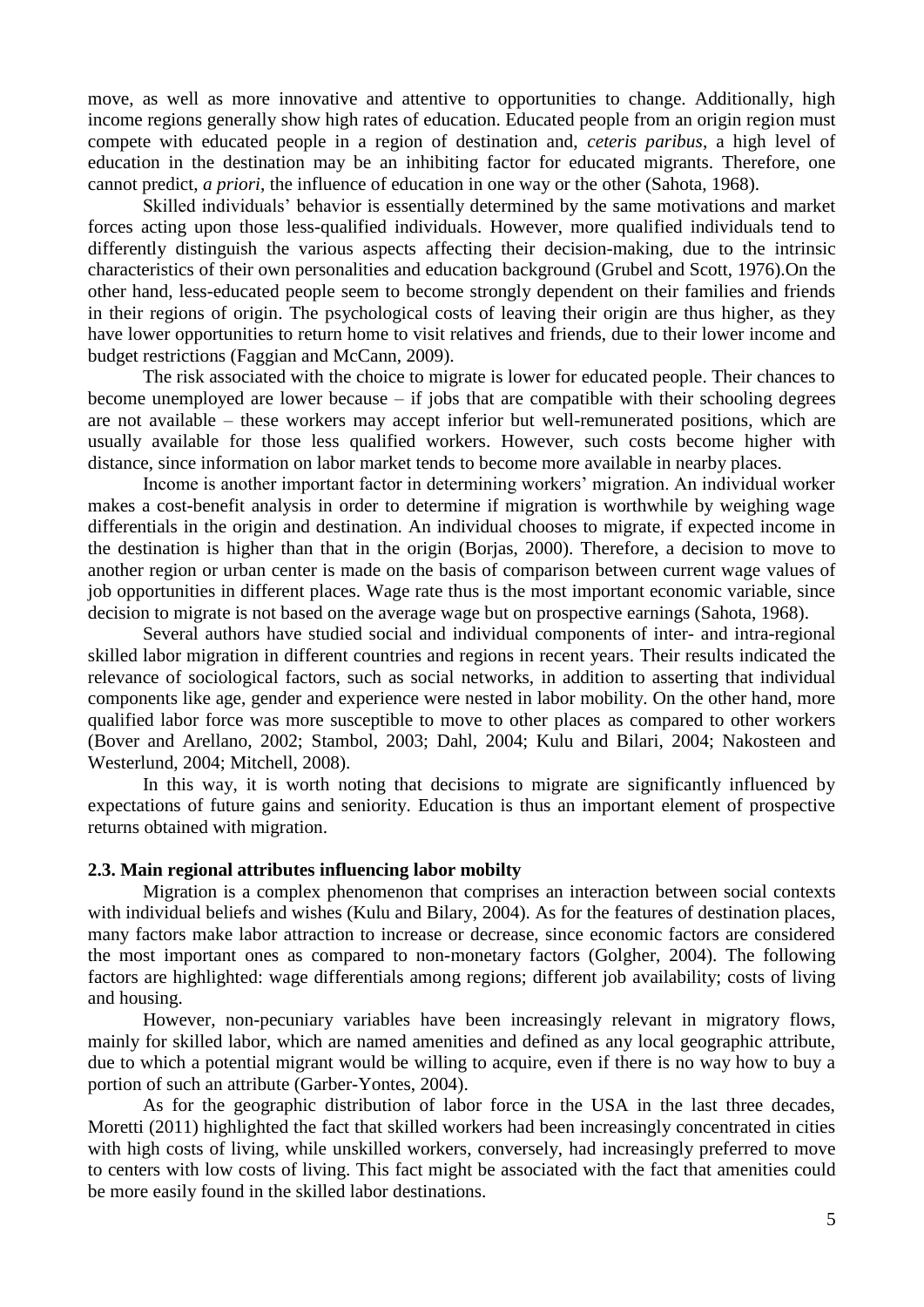In their study of domestic mobility in Finland, Ritsilä and Haapanem (2003) emphasized the highly educated individuals' preference for densely populated and urbanized centers with better job opportunities. Hazans (2003) found a quite different result for Baltic countries when analyzing migrants' response to wage and unemployment differentials among regions. This author concluded that a high unemployment rate in the origin region encouraged people's exit, while high wages gave rise to an opposite effect. People were less inclined to move to more urbanized regions or regions presenting higher population density.

Aldashev and Dietz (2014) analyses economic and spatial determinants of interregional migration in Kazakhstan using panel data on region to region migration in 2008–2010. The authors have focused on racial segregation and conclude that people are more likely to move to regions where incomes are higher. According to the authors, mobility is higher among the most populated and nearby regions. In addition, investments in public and social infrastructure can facilitate the convergence of regional income in Kazakhstan and improve living standards in depressed regions.

As for Brazil – generally characterized as a country of continental dimensions – internal migration is a remarkable phenomenon. According to Ferreira and Matos (2004), migration has guaranteed real wages for workers. These authors analyzed labor mobility in the Brazilin formal labor market based on data from Rais-Migra– 1995-2003. Results showed that a higher dynamism found in labor markets in localities other than those in great urban agglomerations has improved attraction of more qualified labor force. Such a move has been verified in medium-size urban centers and even smaller localities in the Brazilian Center-South region.

According to Queiroz and Golgher (2008), nonpecuniary determinants of the decision to migrate associated with regional characteristics has become increasingly important for skilled labor in the face of economic aspects. Skilled workers have been seeking regions with urban amenities, such as good climate conditions, housing and leisure availability, as well as absence of negative urban conditions, such as problems of traffic congestion, crime and pollution. Other regional factors that are relevant for the decision to migrate made by skilled or unskilled labor force in Brazil are described by Mata *et al.* (2007): income differentials between origin and destination, life expectation, housing conditions, salubriousness, conditions and quality of work places, cultural environment, comparable habits and customs between origin and destination regions, proximity to seacoast, less rigorous climate conditions and infrastructure.

Netto Júnior and Moreira (2003) estimated the relation between migratory flows and income per capita differentials and found signs of a strong and positive relation between migration and income level among Brazilian states, which suggested that states showing higher income levels were greater migrant receivers.

Migration determinants of highly skilled workers in Brazil were inequalities between origin and destination places as regions presented opportunity, remuneration differentials, as well as survey conditions (Sabadini and Azzoni, 2006).

Based on the aforesaid, the present study is to approach a series of issues that are considered strategic for the decision to migrate. For all the reasons mentioned above, there is need to consider such features (pecuniary or not) in destination regions that have made them attractive to the immigrants' decision to migrate.

#### **3. Methodology and data**

#### **3.1. Empirical model: multilevel approach**

Hierarchical models are used with the aim to investigate phenomena whose data show a hierarchically organized structure with data variability embedded in more than one hierarchy level. In a multilevel analysis, data are arranged in levels assuming that the dependent variable is measured in the most disaggregated level. Independent variables, however, can be specified at the first level or at higher levels.

The method adopted here allows violating the hypothesis of error terms independently and identically distributed (i.i.d.), an outcome of dependence among individuals within the same unit. Additionally, this method allows avoiding the problem of ecological and atomistic fallacies arising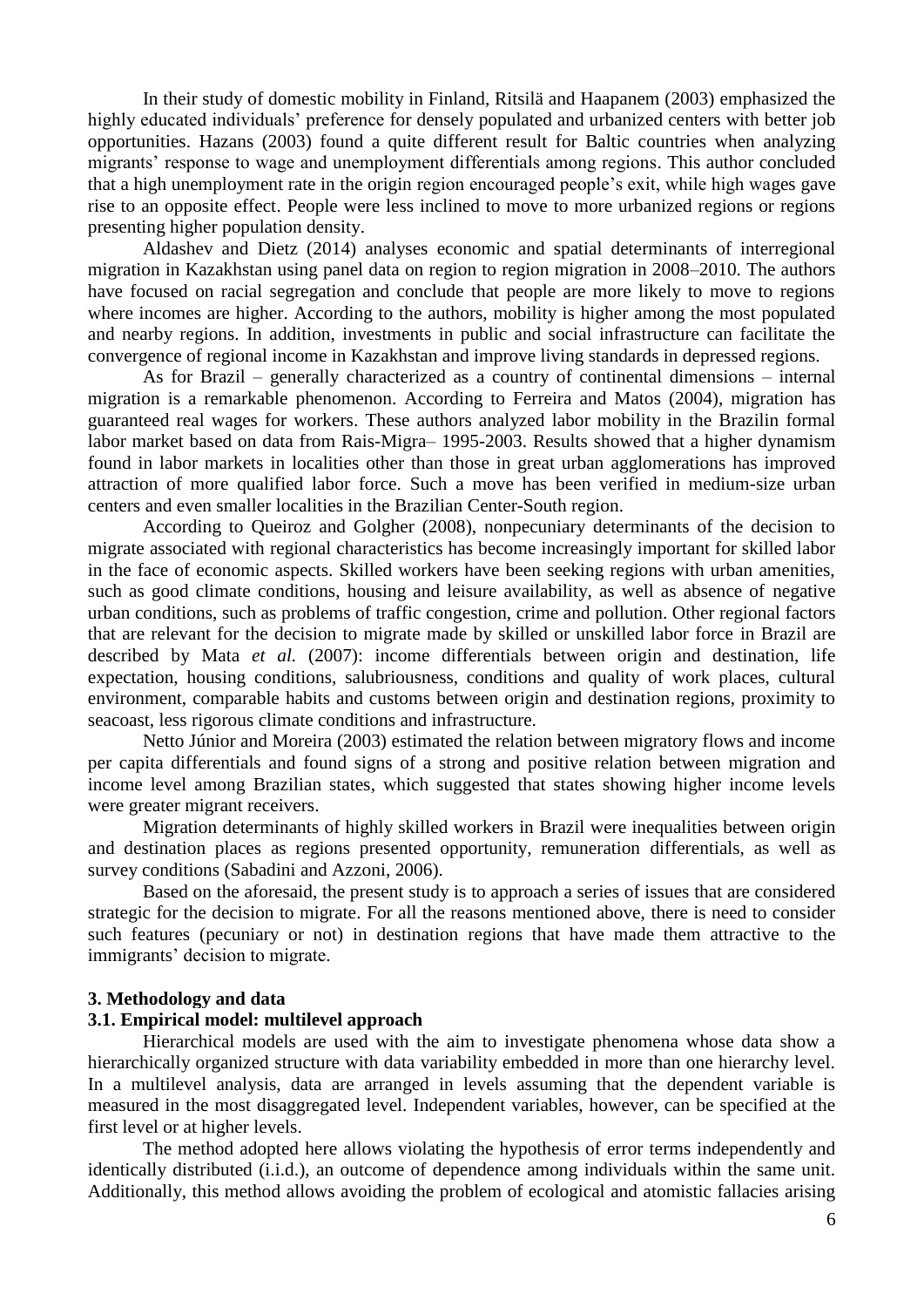from data aggregation or disaggregation that consist in analyzing data in one level and formulate conclusions in another level (Raudenbush and Bryk, 2002). The ecological fallacy occurs when interpreting aggregated data at the individual level, by confusing the individual effect with the aggregate effect. The atomistic fallacy happens when conclusions are extracted from an aggregate hierarchical level in analysis carried out at the individual level (Hox, 2002).

According to Hox (2002), the best approach to this issue is that which recognizes the relevance of all hierarchical levels when investigating a phenomenon. Goldstein (1995) stated that the explicit modeling of each hierarchical level is advantageous from the statistical viewpoint. As the error structure is partitioned for each hierarchical level, standard errors may be more precisely estimated resulting in more efficient estimates of coefficients, which make it possible to construct a more robust significance test.

This approach also allows us to control heterogeneity of intercept and slope coefficients, since independent variables at the second level and random error terms as well may affect the estimated coefficient levels at the first level. In this way, the first level coefficients become variables due to the nesting of coefficients, which can be explained by variables at the second level.

For this study, the aforesaid model assumes here the form presented in (1) for the first level equation, containing different variables at this level. The reason for this is to make it possible the control of eventual unobservable individual effects that might be correlated with individual variables, such as abilities, proactivity and motivation:

$$
\eta_{ij} = \beta_{0j} + \beta_{1j} X_{1ij} + \beta_{2j} X_{2ij} + \varepsilon_{ij}
$$
\n<sup>(1)</sup>

where  $\eta_{ij}$  is a binary variable that assume value 1 if the individual *i* has migrated and 0 otherwise. Migration is defined as the worker's moving from one microregion to another where he/she had employment relations between 2003 and 2008<sup>6</sup>, in which subscripts *i* and *j* represent individuals and microregions, respectively. Additionally,

 $i = 1...N$  are the units of level 1, individuals in this case;

 $j = 1...J$  are the units of level 2, microregions in this case;

 $X_{1ij}$  = wage expectation;

 $X_{2ij}$  = experience.

 $\beta_{0}$  is the mean result for the jth unit;

 $\epsilon_{ij}$  is the random effect related to level 1;

The specification for level 2 is presented by equation (2):

$$
\beta_{0j} = \gamma_{00} \sum_{s=1}^{8} \gamma_{0s} Z_{sj} + u_{0j} \tag{2}
$$

where  $\gamma_{00}$  corresponds to the mean result for all individuals and  $u_{0j}$  is the random effect related to level 2. It was assumed that  $u_{0i}$  and  $\varepsilon_{ii}$  were independent and showed a normal distribution with zero mean and constant variances,  $\sigma_{u0}^2$  and  $\sigma_{e}^2$ , respectively. where,

 $Z_{1i}$  = Migratory Effectiveness Index;

 $Z_{2i}$  = GDP per capita;

 $Z_{3i}$  = population;

 $\overline{a}$ 

 $Z_{4i}$  proportion of workers with higher education;

 $Z_{5i}$  = vehicles/population;

<sup>&</sup>lt;sup>6</sup>Analyzing the directionality aspect of labor mobility becomes impossible when migration is defined based on administrative units. Another restraint is that a survey area for skilled workers tends to be non-circular, asymmetric and elongated toward the dominant urban center. Conversely, as for scarcely qualified workers, such directionality aspect tends to be more evenly distributed through space (Faggian et al., 2013).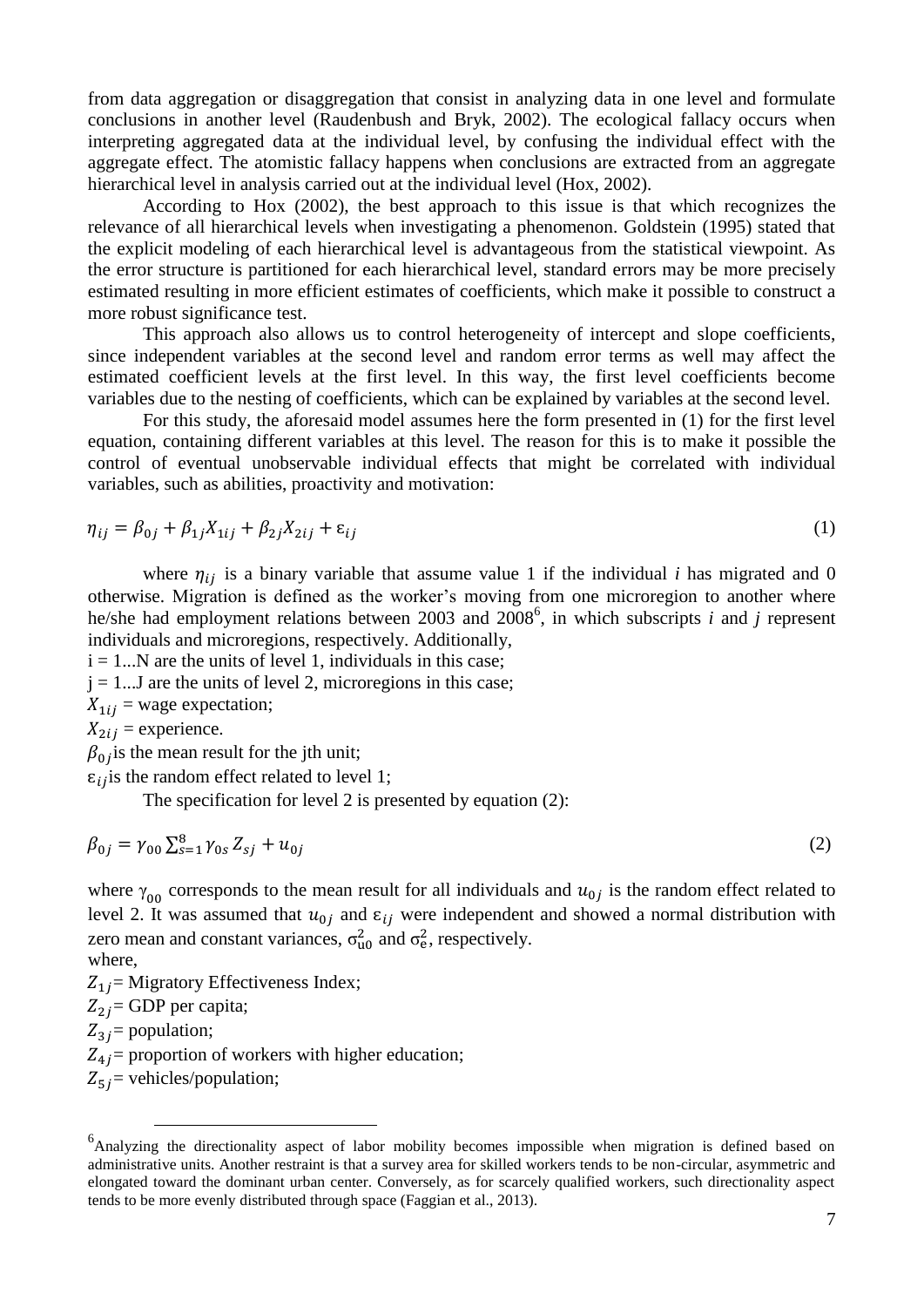$Z_{6i}$  = homicide rate;

 $Z_{7i}$  = industrialization degree;

 $Z_{8i}$  = Dummies for the region;

Based on the estimation of the null model, it is possible to estimate the intraclass correlation  $\rho^7$ :

$$
\rho = \frac{\sigma_{\rm u0}^2}{\sigma_{\rm u0}^2 + \sigma_{\rm e}^2} \tag{3}
$$

where  $\sigma_{\rm e}^2$  and  $\sigma_{\rm u0}^2$ , respectively, represent the variability within and between groups 2.

According to Raudenbush and Bryk (2002), coefficient  $\rho$  indicates the proportion of variance explained by the group-structured population. This coefficient represents the proportion of variance at the group level as compared to total variance.

After estimating the unconditional multilevel model and verify whether the variance is significantly different from zero, the explaining variables corresponding to the intercept<sup>8</sup> are gradually placed turning the model into a conditional one. The significance of such variables lies in that the average likelihood of labor force to migrate is different between microregions due to the contextual features within which the worker is inserted.

A randomness test of coefficients involves estimating the model assuming that they are random coefficients. A null hypothesis of randomness should not be rejected in case the contextual variance components are significantly different from zero.

A two-level hierarchical<sup>9</sup> logit model is to be estimated in order to treat the binary dependent variable, which assumes value 1 in case the individual has migrated and value 0, if not. The first level refers to individual characteristics and the second level refers to information on the 558 Brazilian microregions. In accordance with the scope of the study, the multilevel approach was chosen which incorporates the nested data structure in different levels each of which is considered as a submodel. This allows analyzing the relation between variables at the aggregate level (microregions) and the variable at the individual level (likelihood to migrate). In this study, the dependent variable is represented at the lowest aggregation level (level 1), while the explaining variables refer to both levels.

#### **3.2. Description of database and variables**

 $\overline{a}$ 

The data used in this work come from the RAIS-MIGRA (from the Brazilian Labor Ministry), IPEADATA and UNDP datasets. RAIS is a very broad base which follows up approximately 75 million workers in the Brazilian formal labor market each year and includes their personal features, such as age, gender and schooling. It also includes information on employers, such as size of establishment and sector of activity, in addition to information on geographical and sectoral aspects and on yield as well.

As for multilevel approach used, the data comprise the workers' sample (level 1) and the geographic unit analyzed – 558 Brazilian microregions (level 2). Mobility is defined as the worker's move among microregions in which he/she had labor relations in the years between 2003 and 2008.

 $<sup>7</sup>$  The question is whether incorporating more than one hierarchical level is econometrically justifiable, i.e., whether</sup> including a second level helps to explain variability of data used in the model.

<sup>&</sup>lt;sup>8</sup> It is worth noting that including explaining variables in the equation of the model at level 2, except for that representing the coefficient  $β_{0i}$ , leads to the emergence of interaction terms between variables present in both levels of the model. This means that a group characteristic can modify the effect of an individual characteristic in the response variable.

<sup>9</sup> The generalized linear hierarchical model is estimated by means of the restricted PQL (Penalized Quasi-Likelihood) method. The HLM 6.08 was the statistical software used.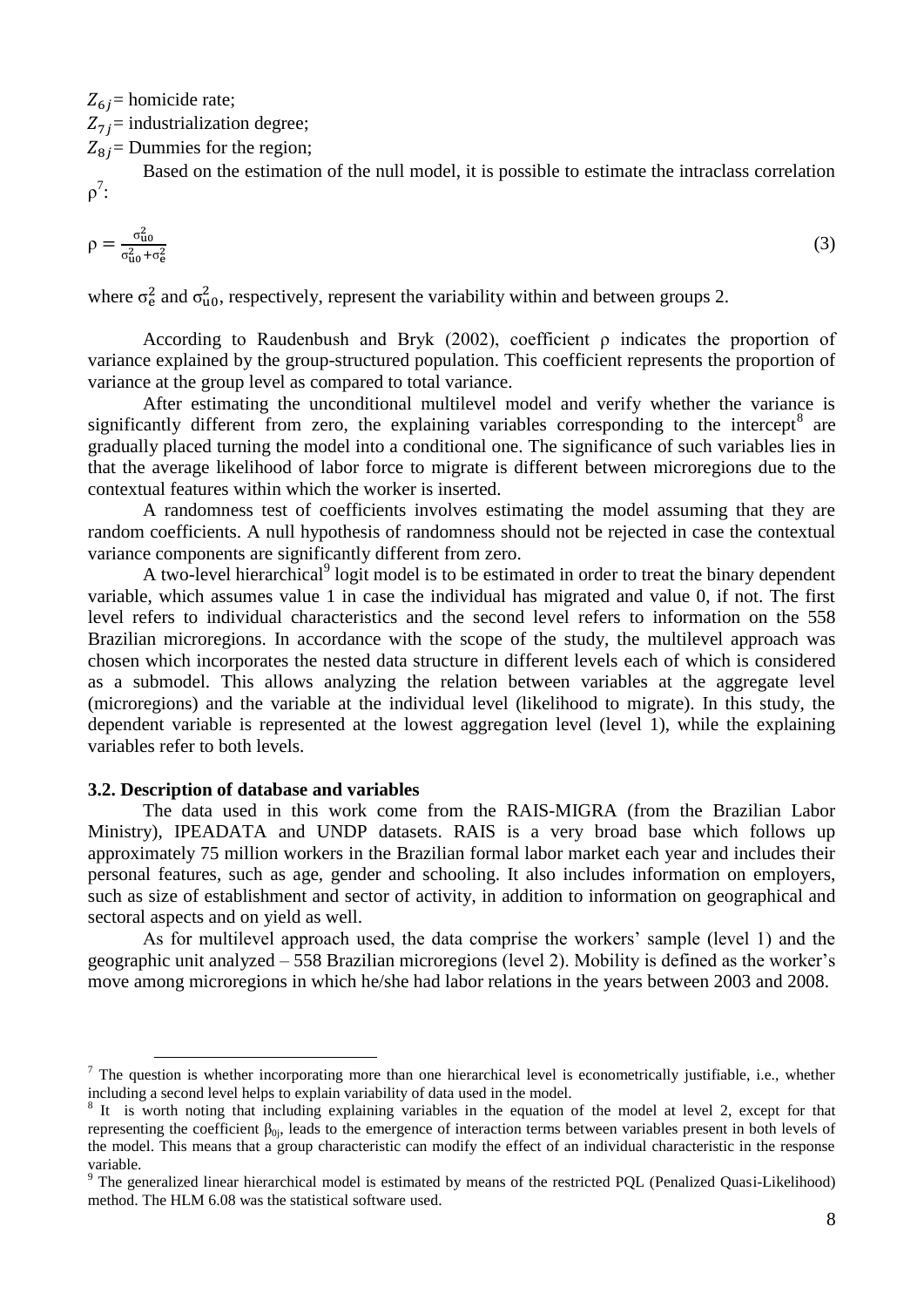We built a 10% random sample due to the high number of individual observations included in the RAIS-MIGRA database<sup>10</sup>. Therefore, we obtained a sample containing 7,542,930 observations for individuals – migrants or not – who had any schooling degree, from illiteracy to complete higher learning. Based on this sample, eight subsamples were constructed for the following two-year periods: 2005-2004, 2006-2005, 2007-2006, 2008-2007<sup>11</sup>, out of which four included general workers comprising 1,257,155 individuals in each (table 1), and the remaining four included skilled workers. The number of the latter increased over time, since – as soon as individuals had completed their higher education in the course of years – they started taking part in the sample of skilled individuals in the following years (table 2).

Table 1 shows information on the number of migrants and nonimmigrants for the considered year combinations in the Brazilian formal labor market for general workers in the period  $2003-2008^{12}$ , according to the RAIS-MIGRA. Migrants comprised approximately 3.41% of total workers in the Brazilian formal labor market as for the two-year periods considered. Approximately 21% out of the migrant labor force were skilled workers.

**Table 1: Structure of subsamples for workers in general constructed based on RAIS-MIGRA**

| Couple of<br>years | Migrants | Non-migrants | Total<br>$(Migrants +$<br>Non-migrants) |
|--------------------|----------|--------------|-----------------------------------------|
| 2005-2004          | 44,800   | 1,212,355    | 1,257,155                               |
| 2006-2005          | 44,055   | 1,213,100    | 1,257,155                               |
| 2007-2006          | 42,059   | 1,215,096    | 1,257,155                               |
| 2008-2007          | 40,976   | 1,216,179    | 1,257,155                               |
| Total              | 171,890  | 4,856,730    | 5,0286,20                               |

Source: Prepared by the authors based on RAIS-MIGRA-MTE.

As for skilled labor samples, the absolute number of migrant workers was slightly increased, although its percentage is practically the constant.

| Couple of<br>years | Migrants | Non-migrants | Total<br>$(Migrants +$<br>Non-migrants) |
|--------------------|----------|--------------|-----------------------------------------|
| 2005-2004          | 8,383    | 228,436      | 236,819                                 |
| 2006-2005          | 9,185    | 241,514      | 250,699                                 |
| 2007-2006          | 9,255    | 253,195      | 262,450                                 |
| 2008-2007          | 8,559    | 268,849      | 277,408                                 |
| Total              | 35,382   | 991,994      | 1,027,376                               |

|  |  |  |  |  |  |  |  |  |  |  |  | Table 2: Structure of subsamples for skilled workers constructed based on RAIS-MIGRA. |  |  |  |  |  |
|--|--|--|--|--|--|--|--|--|--|--|--|---------------------------------------------------------------------------------------|--|--|--|--|--|
|--|--|--|--|--|--|--|--|--|--|--|--|---------------------------------------------------------------------------------------|--|--|--|--|--|

Source: Prepared by the authors based on RAIS-MIGRA-MTE.

 $\overline{a}$ 

As for all samples, differences in variables at the individual level are considered in accordance with the two-year period in question with the aim to control the unobserved individual

 $10$  A possible bias could arise if a random sample of individuals maintaining their formal work relation in the period analyzed is withdrawn, i.e., individuals who have not left the database. This sample could not be avoided as it would be needed in order to construct a migration variable between t and t-1, as well as in the following-up of such individuals through time.

 $11$  The absence of estimates for the 2004-2003 hierarchical model is justifiable, as the individuals are not considered migrants in 2003, i.e., only the origin microregion of all individuals can be considered for that year as they can only be taken as migrants from the year 2004 and on.

 $^{12}$  It is worth noting that the migration period focused extended from 2004 to 2008. For this reason, a difference appears as for the number of individuals from 2003 to 2008 (7,542,930) and that from 2004 to 2008 (5,028,620).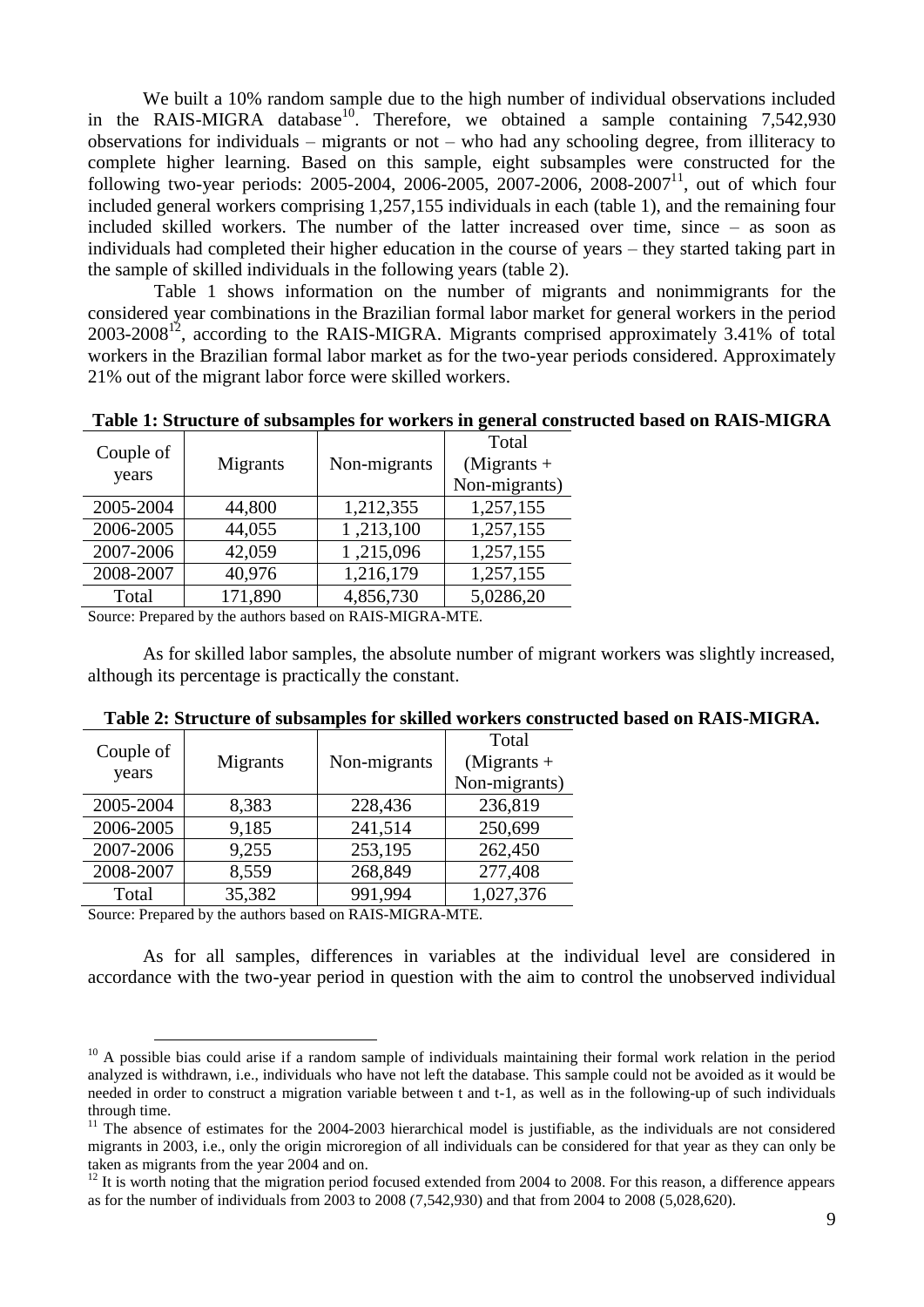abilities, such as capability, proactivity and motivation. Such individual characteristics may be correlated with work experience and wage variables, i. e., they may be endogenous.

Therefore, hierarchical models were estimated – though not shown – including variables such as sex, age, age-squared, which were considered as relevant for the decision to migrate. However, due to the relevance for controlling fixed effects by working with data on first-differences at the individual level, such variables were suppressed in the models presented in this paper. Nevertheless, these variables were still under control, even though their respective marginal effects were not made explicit.

As for the regional level, the variables considered were those present in the destination place. The samples referred to those individuals who did not migrate in the period and to the destination of individuals who have migrated between the periods of years analyzed. An individual having a complete higher learning was considered as a skilled worker. A binary dependent variable was constructed for each two-year period, in which value one (1) was attributed to the individual who had migrated in the last year of the difference in question, and zero otherwise. Value (1) was determined in the destination, not in the origin, i.e., after verifying change in labor relation. Regional characteristics are related to the microregion of destination in the base year used in differentiating variables at the individual level.

The theory on labor interregional mobility justifies the focus on the characteristics of the worker's destination place in detriment of those in the origin. This theory states that destination place is the local exerting a higher influence on the decision to migrate as compared to that of the origin (Massey *et al.*, 1993). The modeling of labor mobility between regions carried out in empirical studies tends to point out such mobility in the destination (Pekkala, 2003; Kulu and Bilari, 2004). Chart 1 describes individual and regional variables.

| Variables                      | Description                                                                                                                                                                                                            |
|--------------------------------|------------------------------------------------------------------------------------------------------------------------------------------------------------------------------------------------------------------------|
| Level 1                        |                                                                                                                                                                                                                        |
| Experience                     | Number of months worked under the same labor relation. RAIS-<br>MIGRA.                                                                                                                                                 |
| Wage delta                     | Difference between average wage of labor occupation in the origin<br>microregion and that found in the destination place. RAIS-MIGRA.                                                                                  |
| Level 2                        |                                                                                                                                                                                                                        |
| <b>Migratory Effectiveness</b> | The ratio between the migratory balance in the last seven years                                                                                                                                                        |
| Index - MEI                    | (subtraction of entries and exits) divided by the volume of migrants<br>(addition of entries and exits) in the destination microregion                                                                                 |
|                                | (prepared by authors based on the Rais-Migra).                                                                                                                                                                         |
| Higher education               | Labor stock having complete higher education divided by total                                                                                                                                                          |
|                                | labor in the microregion. RAIS.                                                                                                                                                                                        |
| GDP per capita                 | Income per capita in the microregion. IPEADATA.                                                                                                                                                                        |
| Population                     | Number of inhabitants. IPEADATA.                                                                                                                                                                                       |
| Industrialization degree       | Proportion of workers in extractive and manufacturing industries<br>divided by total labor force in the economy (prepared by the authors<br>from the Rais-Migra).                                                      |
| Vehicles/population            | Number of automotive vehicles divided by the population. Data<br>taken from there gistration system of national automotive vehicles<br>(Sistema de Registro Nacional de Veículos Automotores -<br>RENAVAN / DENATRAN). |
| Homicide rate                  | Total of homicides divided by 100,000 inhabitants (IPEADATA).                                                                                                                                                          |
| Course Dragonal by the outbour |                                                                                                                                                                                                                        |

**Chart 1: Description of variables** 

Source: Prepared by the authors.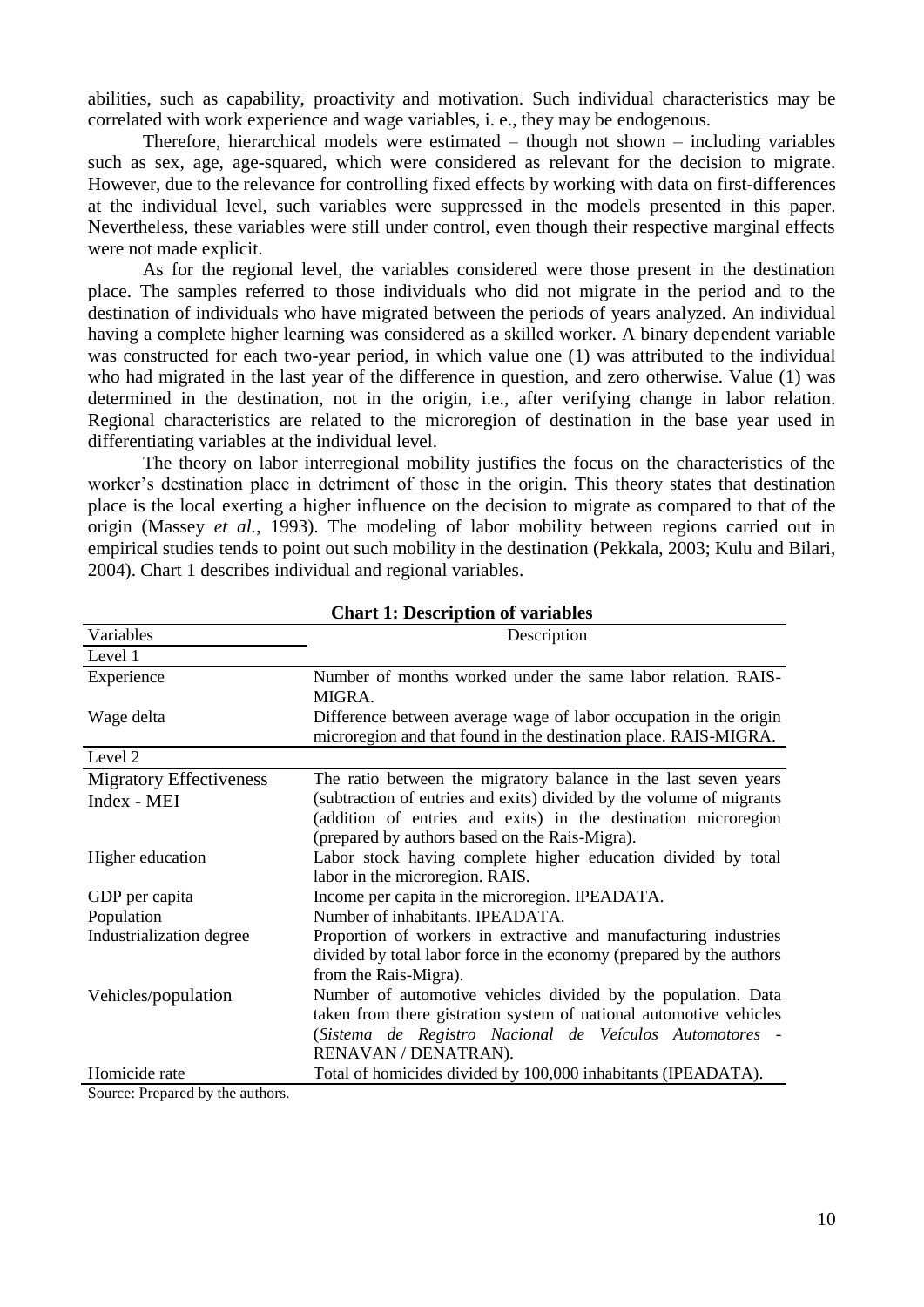The variable wage delta<sup>13</sup> reflected the mobility wage expectation. This variable was constructed based on the difference between the average wage of the individual's occupation (four digits) in *t* and the individual's wage also in *t*. Constructing this variable is justified by the fact that the worker – ex-ante mobility – did not count on any precise information on wages at the destination in case of an eventual job change. Therefore, as the destination wage was not observable ex-ante, workers were at best supposed to compare their earnings to the average wage of their occupations both measured before changing their labor relation. This proxy for the wage benefit of mobility was equally estimated for workers who did not move from their microregions with the aim to capture eventual job proposals the individuals might have received from other microregions.

The labor experience variable was measured by taking into account the number of months worked under the labor relation prior to mobility. This variable measures the commitment to the current employer and the negative relation between experience and propensity to mobility suggested that workers having more tacit knowledge were less inclined to move to other microregions as compared to those with lower level of experience.

We proposed to measure efficacy labour mobility by using an index that was constructed based on Baeninger (2000) who analyzed migration among regions through time in Brazil. The variable of mobility – Migratory Effectiveness Index – was created based on the argument that migration networks bear an inertial behavior in migration and mobility. Such variable was constructed by the balance of workers received (immigrants) and sent (emigrants) for the destination microregion in the last seven years before mobility divided by the volume of migrant workers. The related index varies from -1and 1 whose values near to 1 indicate high absorption capacity. On the other hand, values near to -1 suggest high capacity of population exit, while values near to zero point to equilibrium between entries and exits in a given microregion. This indicator allows us to compare microregions irrespectively of absolute volume of entries (immigration) and exits (emigration).

 $MEI = Entries - Exits/(entries + exits)$  (4)

 $\overline{a}$ 

The positive sign of this variable's coefficient suggested that the destination places with more significant Migratory Effectiveness Index mobility efficiency had attracted an increased number of migrants.

A variable was created viewing to determine the competitiveness degree the worker would be facing in the labor market when moving between microregions. The variable higher education represented the relation between labor stock with higher education (proportion of labor with complete higher education) and total labor stock in a microregion. The negative sign of this variable indicated that the larger the amount of professionals with complete higher education, the smaller the propensity to move as competitiveness for jobs tends to be higher in the destination (Beals *et al*. 1967). On the other hand, cities having abundant human capital can be attractive due to human capital spillovers (Moreti, 2011).

The GDP per capita variable comprised the economic prosperity degree in a given microregion. The higher the income level in a region is, the higher the probability of labor mobility toward this region.

The population variable was related to the size of the city and availability of services, as well as employment opportunities<sup>14</sup>. A higher number of people going to a destination place could reflect over population and this would discourage labor mobility. A negative sign of this variable may suggest that people are less inclined to move to more urbanized regions with higher population density (Hazans, 2003).

<sup>&</sup>lt;sup>13</sup> This variable was created based on the solution presented by Mendes *et al.* (2012) for inter-firm labor mobility in formal Brazil.

 $14$  The unemployment rate could be used as a proxy for employment opportunities in a destination region. However, these statistics are not available at a regional level in Brazil, mainly in the period analyzed.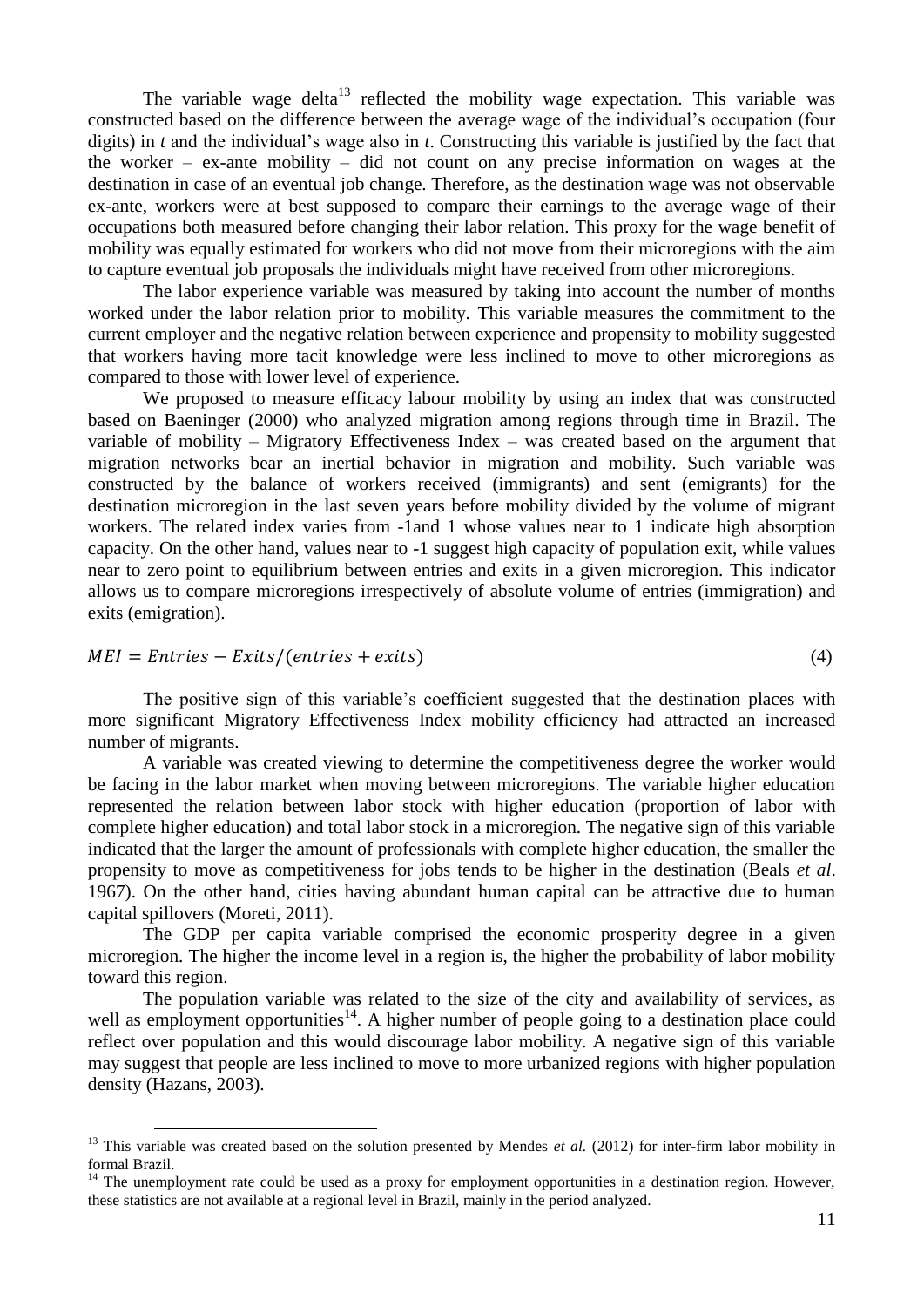The industrialization degree variable was constructed based on data from the RAIS-MIGRA, which constituted the ratio between total labor in manufacturing and extractive industries and total labor force in the economy. In case of positive sign, highly industrialized microregions can attract labor force and vice-versa. This variable captures the industrial development degree of the region in question.

The vehicles/population variable acted as a proxy for traffic congestion and  $CO<sub>2</sub>$  emission, reflecting the pollution level in the microregion. The higher this proportion is, the lower the probability that this microregion receives migrant labor force. The homicide rate variable was an indicator of quality of life. High criminality can be understood as a relatively short life expectation. There is a negative relationship between the rate of crimes and the degree of attractiveness of a region for migrant people (Mata et al., 2007).

As for the advantage of using the RAIS-MIGRA database, it should be emphasized that this database makes it possible to follow-up individual labor relations each year, which conveys information on origin and destination microregions, as well as on migrant labor skillfulness.

#### **4. Results**

## **4.1. Migratory Effectiveness Index - mobility in Brazil for the period 2003-2008: characteristics of the formal labor market**

Migratory Effectiveness Index mobility indices of formal workers in 2003-2008 can be seen in Figure 1. First of all, areas characterized as turnover areas prevailed in all two-year periods considered, i.e., areas showing equilibrium between formal labor entries and exits. On the other hand, those microregions characterized as sending areas were mostly localized in the North and Northeast regions, and in the South regions as well. In the North, the state of Pará, which showed the highest volumes of immigrants and emigrants in the region, proved to be predominantly characterized as a labor attracting area.

The states of Amazonas, Acre and Rondônia were highly heterogeneous, since they had microregions characterized as both labor attracting areas and turnover areas and, conversely, as sending areas; a fact that evidenced alternate functions over the years. On the other hand, the state of Amapá –which due to efficiency indices in 2003-2005, was ranked as a labor sending area – turned out to be mostly attractive in the following two-year periods. Roraima and Tocantins could be seen as population attracting areas and labor turnover areas.

Microregions in the Northeast region were mostly characterized as showing labor turnover patterns. Microregions containing state capitals in the Northeast were predominantly ranked as labor turn over areas all through the analyzed period. Maceió, Salvador, Fortaleza, João Pessoa, Recife, Natal and Aracaju showed to have their migratory effectiveness indices near zero, except for São Luis, the capital of the state of Maranhão. The latter was predominantly a labor sending area in 2004-2007, while it presented an previous turnover pattern in the last biennium, 2007-2008. On the other hand, the microregion containing Teresina, the capital city of Piauí state, was characterized as a labor turnover area in the first three biennial periods, while in the last two years it proved to show labor attractiveness.

As for the Southeast region, distinct roles were observed for the microregions encompassing its state capitals. The state of Minas Gerais, traditionally a population sending space, was ranked as a labor turnover area. The state of Rio de Janeiro, once a population receiver, had its capital city ranked as a turnover space all through the period studied. Similarly, São Paulo and Espírito Santo were considered areas where labor turnover prevailed, although having their capital cities ranked as receivers of large labor contingents and at the same time classified as senders of many workers to the remaining Brazilian microregions.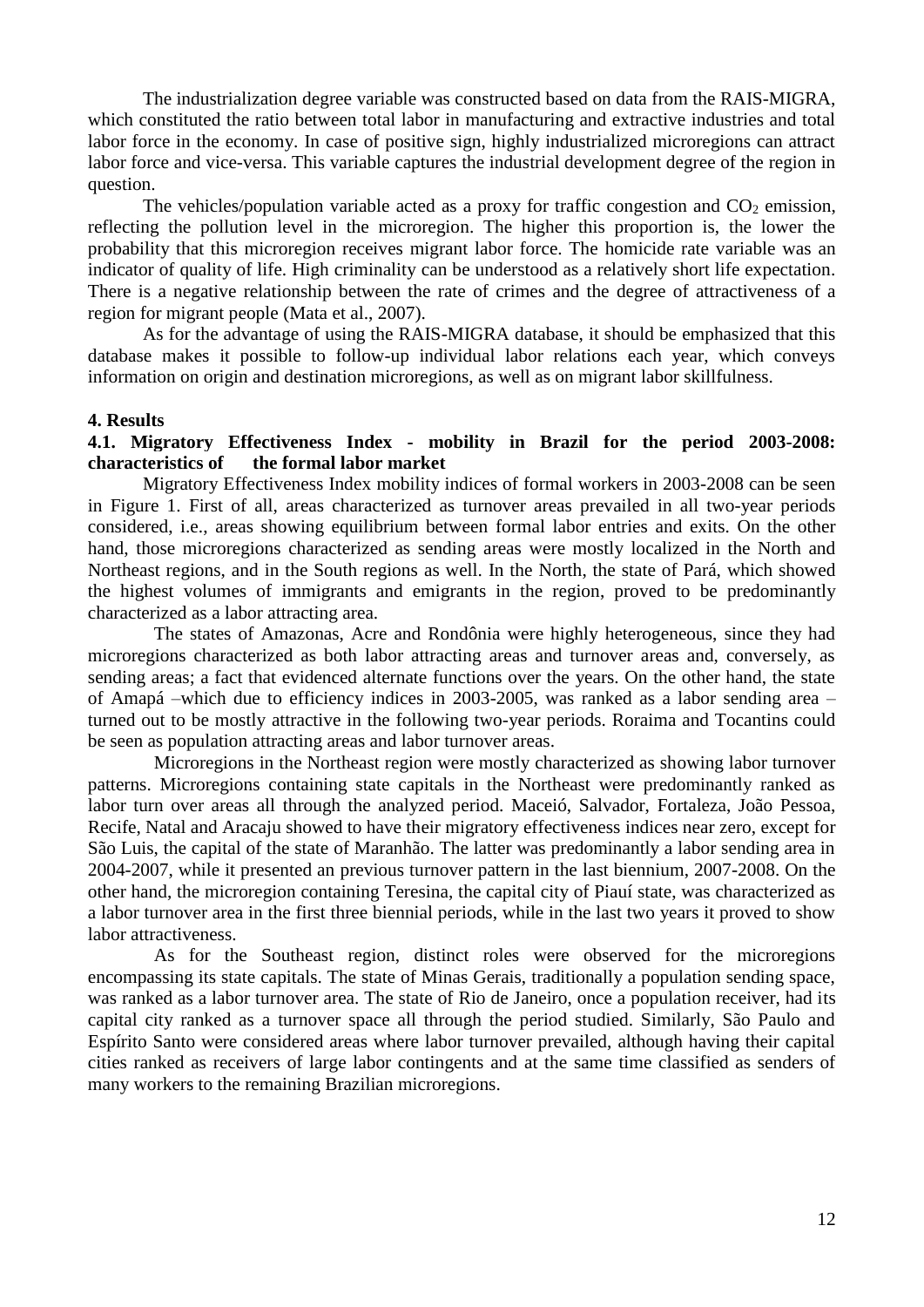# **Figure 1: Migratory Effectiveness Index–MEI (2003- 2008)**



Source: Prepared by the authors based on Rais-Migra.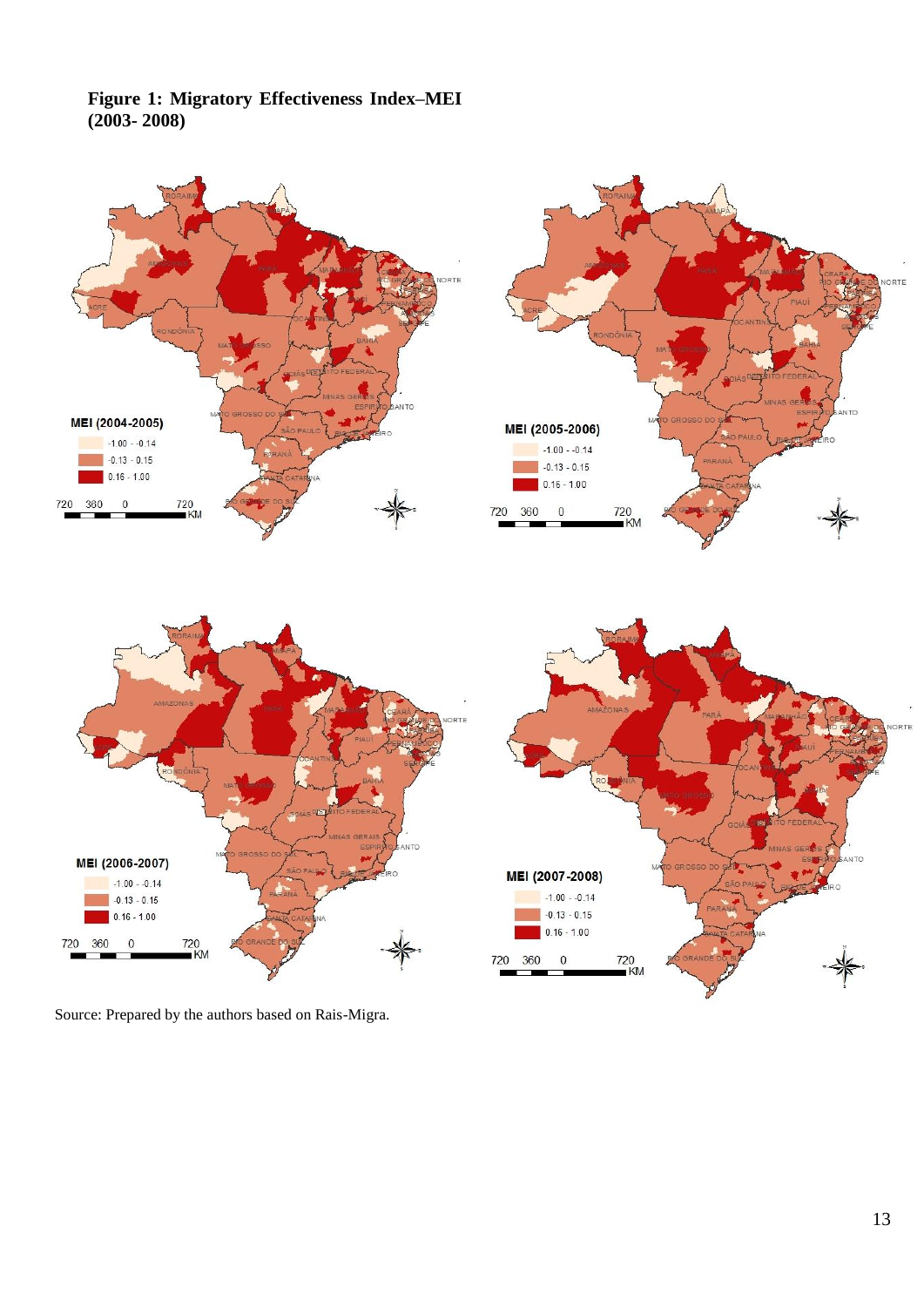The South region –the smallest among Brazilian regions – comprises three states – Paraná, Santa Catarina and Rio Grande do Sul. As observed for almost all capital cities mentioned before, the microregions encompassing the capital cities of the southern states – Curitiba, Florianópolis and Porto Alegre – were areas with large movement of formal workers characterized by labor turnover. A traditional population sender, the state of Paraná proved to be converted predominantly into a labor turnover state. As for Rio Grande do Sul, its capital city was observed as a labor turnover area, while some microregions that counted on smaller labor opportunities –like Soledade and São Gerônimo – appeared to be labor senders. Similarly, Santa Catarina was observed as a predominantly labor turnover region, except for the microregion of Tabuleiro, where labor had mostly moved out.

The Center-West region is comprised of the states of Mato Grosso, Goiás and Mato Grosso do Sul, in addition to the Federal District – Brasília, the Capital of Brazil. Most of their microregions were ranked as formal labor turnover areas, including their capital cities – Campo Grande, Cuiabá, Goiânia and Brasília as well.

## **4.2. Empirical results**

Individual and regional conditions for the likelihood to migrate of general labor were estimated together with first level variables by taking into account the differences between the respective two-year pairs, as follows: 2005-2004, 2006-2005, 2007-2006 e 2008-2007, which constitute 4 hierarchical models with 7 specifications each (Table 3). As microregional variables were included, it could be concluded that an average of 20% of the variability of migration likelihood of workers in general was a result of regional characteristics.

As for individual characteristics, labor cumulative experience was negatively related with mobility likelihood in all models and significant at 1%. This suggested that a higher opportunity cost associated with mobility for experienced individuals in relation to those less-experienced or inexperienced workers, because of their previously acquired experience. This result was in accordance with that found by Dahl (2004) in a study of mobility for Denmark in which cumulative experience along years of work was less liable to be transferred.

The sign of the wage variable coefficient that reflected mobility expectation was positive and significant at 1% in all models for workers in general. This suggested that workers whose wages were below the average of the occupations in the microregion were more likely to move as their wages encouraged them to look for better job opportunities.

The Migratory Effectiveness Index mobility had a positive impact on propensity to migrate in all estimated models, confirming the initial hypothesis that previous migration flows toward the destination region chosen by the individual affected positively the decision to migrate. This fact occurred in view of the reduced risks associated with the decision to move away (Sahota, 1968; Massey *et al*., 1993; Carrington *et al*., 1996). That is, the chance to migrate was higher when the destination microregion showed a larger previous migrant stock. When the Migratory Effectiveness Index was increased by a standard deviation, an increase of 7% in the chance to move away could be observed from the odds ratio of this variable, which was represented by odds ratio for standard deviation.

Such results showed that the coefficient of the variable vehicles/population was negative and significant in two subsamples for the period studied, indicating that migrant workers sought job opportunities in microregions with smaller fleet of vehicles and traffic congestion, which meant less pollution indices.

It can be noted that the output per capita affected mobility positively, meaning that microregions having higher economic prosperity were more attractive to immigrants. The proportion of individuals with complete higher education had a negative impact on the mobility of workers in general as it represented a higher level of competition for the latter. And this is because qualified individuals were better-off than less-educated people as for job opportunities in a competitive labor market.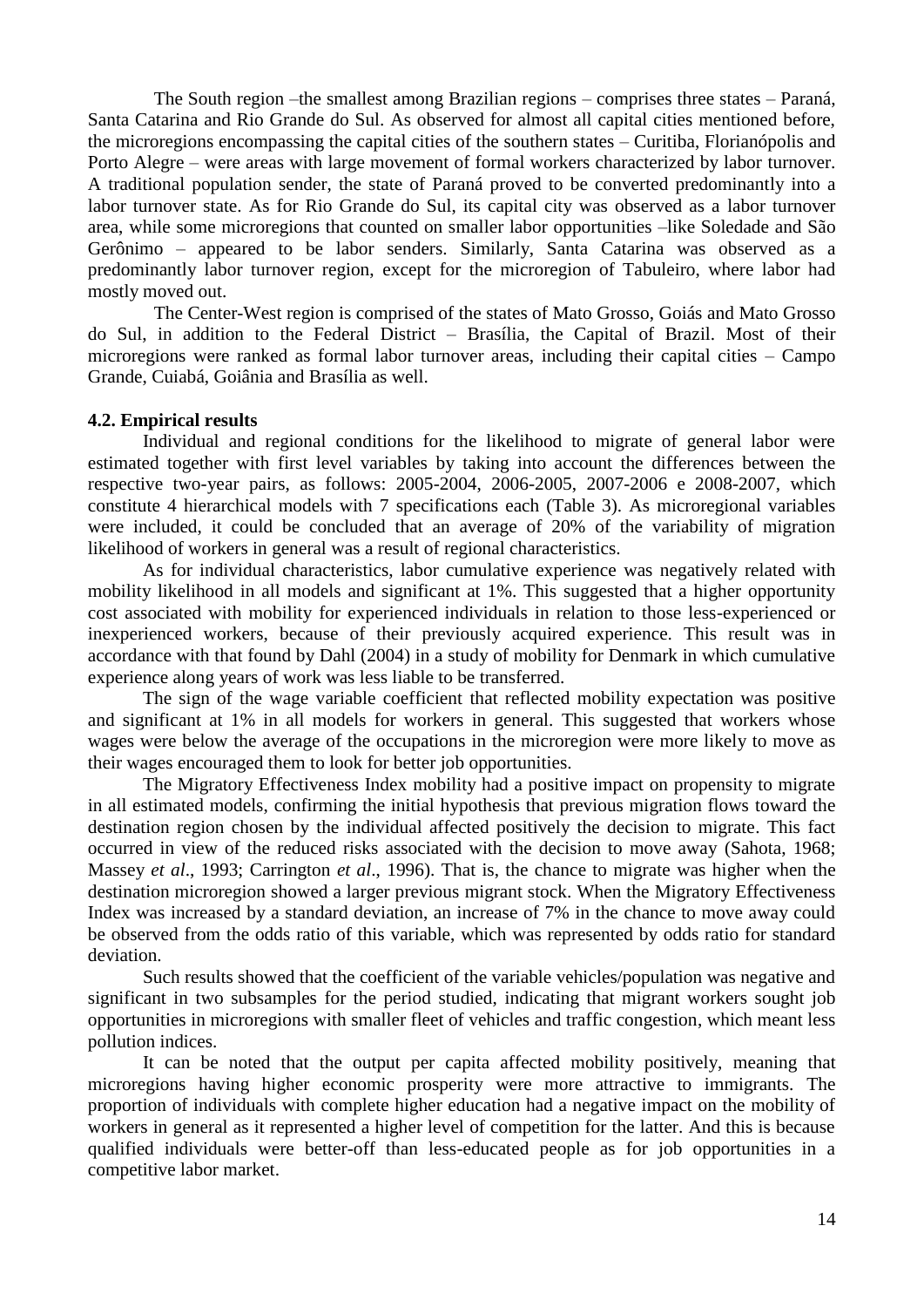|                                   | <b>Best Hierarchical</b> |         | <b>Best Hierarchical</b> |         | <b>Best Hierarchical</b> |         | <b>Best Hierarchical</b> |         |
|-----------------------------------|--------------------------|---------|--------------------------|---------|--------------------------|---------|--------------------------|---------|
| Dependent Variable                | Model for the years      |         | Model for the years      |         | Model for the years      |         | Model for the years      |         |
| Migrate = $1$ ; non-migrant = $0$ | 2005-2004                |         | 2006-2005                |         | 2007-2006                |         | 2008-2007                |         |
|                                   |                          | Odds-   |                          | Odds-   |                          | Odds-   |                          | Odds-   |
| Fixed component                   | coef.                    | Ratio   | coef.                    | Ratio   | coef.                    | Ratio   | coef.                    | Ratio   |
| Intercept                         | $-3.519$                 | 0.029   | $-3.641$                 | 0.026   | $-3.749$                 | 0.023   | $-3.683$                 | 0.025   |
|                                   | (0.000)                  |         | (0.000)                  |         | (0.000)                  |         | (0.000)                  |         |
| Migratory Effectiveness Index     | 0.068                    | 1.070   | 0.029                    | 1.092   | 0.082                    | 1.085   | 0.067                    | 1.089   |
|                                   | (0.044)                  |         | (0.365)                  |         | (0.009)                  |         | (0.043)                  |         |
| Vehicles/population               | $-0.007$                 | 0.993   | $-0.059$                 | 0.942   | $-0.097$                 | 0.908   | $-0.127$                 | 0.881   |
|                                   | (0.890)                  |         | (0.257)                  |         | (0.053)                  |         | (0.015)                  |         |
| GDP per capita                    | 0.148                    | 1.160   | 0.154                    | 1.167   | 0.175                    | 1.190   | 0.246                    | 1.279   |
|                                   | (0.000)                  |         | (0.000)                  |         | (0.000)                  |         | (0.000)                  |         |
| Homicide rate                     | 0.013                    | 1.142   | 0.078                    | 1.081   | 0.045                    | 1.046   | 0.043                    | 1.045   |
|                                   | (0.000)                  |         | (0.008)                  |         | (0.106)                  |         | (0.127)                  |         |
| Higher education                  | $-0.062$                 | 0.940   | $-0.062$                 | 0.940   | $-0.045$                 | 0.955   | $-0.048$                 | 0.952   |
|                                   | (0.036)                  |         | (0.045)                  |         | (0.106)                  |         | (0.104)                  |         |
| Industrialization degree          | 0.082                    | 1.086   | 0.087                    | 1.092   | 0.076                    | 1.079   | 0.086                    | 1.089   |
|                                   | (0.008)                  |         | (0.006)                  |         | (0.013)                  |         | (0.007)                  |         |
| Population                        | $-0.041$                 | 0.959   | $-0.020$                 | 0.979   | $-0.021$                 | 0.979   | $-0.027$                 | 0.973   |
|                                   | (0.159)                  |         | (0.493)                  |         | (0.448)                  |         | (0.338)                  |         |
| North                             | 0.111                    | 1.117   | 0.324                    | 1.382   | 0.253                    | 1.288   | 0.162                    | 1.176   |
|                                   | (0.286)                  |         | (0.002)                  |         | (0.013)                  |         | (0.122)                  |         |
| Southeast                         | 0.259                    | 1.296   | 0.349                    | 1.418   | 0.458                    | 1.581   | 0.307                    | 1.360   |
|                                   | (0.007)                  |         | (0.001)                  |         | (0.000)                  |         | (0.002)                  |         |
| South                             | 0.029                    | 1.030   | 0.149                    | 1.162   | 0.207                    | 1.229   | 0.035                    | 1.036   |
|                                   | (0.805)                  |         | (0.222)                  |         | (0.077)                  |         | (0.767)                  |         |
| Center-West                       | 0.389                    | 1.476   | 0.458                    | 1.581   | 0.528                    | 1.696   | 0.339                    | 1.404   |
|                                   | (0.001)                  |         | (0.000)                  |         | (0.000)                  |         | (0.004)                  |         |
| Experience                        | $-0.017$                 | 0.983   | $-0.018$                 | 0.982   | $-0.015$                 | 0.985   | $-0.016$                 | 0.984   |
|                                   | (0.000)                  |         | (0.000)                  |         | (0.000)                  |         | (0.000)                  |         |
| Wage delta                        | 0.179                    | 1.196   | 0.162                    | 1.177   | 0.089                    | 1.093   | 0.054                    | 1.055   |
|                                   | (0.000)                  |         | (0.000)                  |         | (0.000)                  |         | (0.000)                  |         |
| Random Component                  | $\sigma^2$               | p-valor | $\sigma^2$               | p-valor | $\sigma^2$               | p-valor | $\sigma^2$               | p-valor |
| Coefficient null model            | 0.362                    | 0.000   | 0.358                    | 0.000   | 0.319                    | 0.000   | 0.359                    | 0.000   |
| Coefficient complete model        | 0.293                    | 0.000   | 0.303                    | 0.000   | 0.271                    | 0.000   | 0.287                    | 0.000   |
| % Of variance explained           | 19.061                   |         | 15.363                   |         | 15.047                   |         | 20.056                   |         |
| Number of observations            |                          |         |                          |         |                          |         |                          |         |
| Level 1                           | 1257154                  |         | 1257154                  |         | 1257154                  |         | 1257154                  |         |
| Level 2                           | 558                      |         | 558                      |         | 558                      |         | 558                      |         |

#### **Table 3: Results of the best hierarchical models for labor mobility likelihood for workers in general in Brazil.**

Note: variables were standardized for estimation [(variable- average) / standard deviation] for all cut-offs analyzed. Therefore, the odds ratios were expressed in terms of standard deviation and not marginal variation of the variable in question.

Note: we have tested models not containing the variable of Migratory Effectiveness Index mobility index and noted a marginal percentage contribution of the models.

Source: Prepared by the authors based on the models' results.

It is worth noting that the wage delta variable captured slight portion of the effect that cities having large numbers of skilled workers caused on qualified people. As for our case, the sig was negative for skilled labor delta. That is, they moved, despite wage losses. Non-pecuniary reasons could be more relevant for those with higher schooling levels. As for the general sample, if we look at its effect, the higher education variable seems to difficult migration (negative sign) and the wage issue seems to attract (positive sign) migrants. Therefore, as the general worker's wage was controlled, competition seemed to occur in both cases. Destination places with large numbers of skilled people repel both types of labor force.

The coefficient of the homicide rate variable was positive and significant in two subsamples and this could be reflecting the onus for better job opportunities on microregions with higher crime rates; however, this result is different from the previous Brazilian evidence (Mata et al., 2007). The variable of industrialization degree revealed a positive relation to labor mobility likelihood in general, which indicated preference for more developed destination places. As compared to the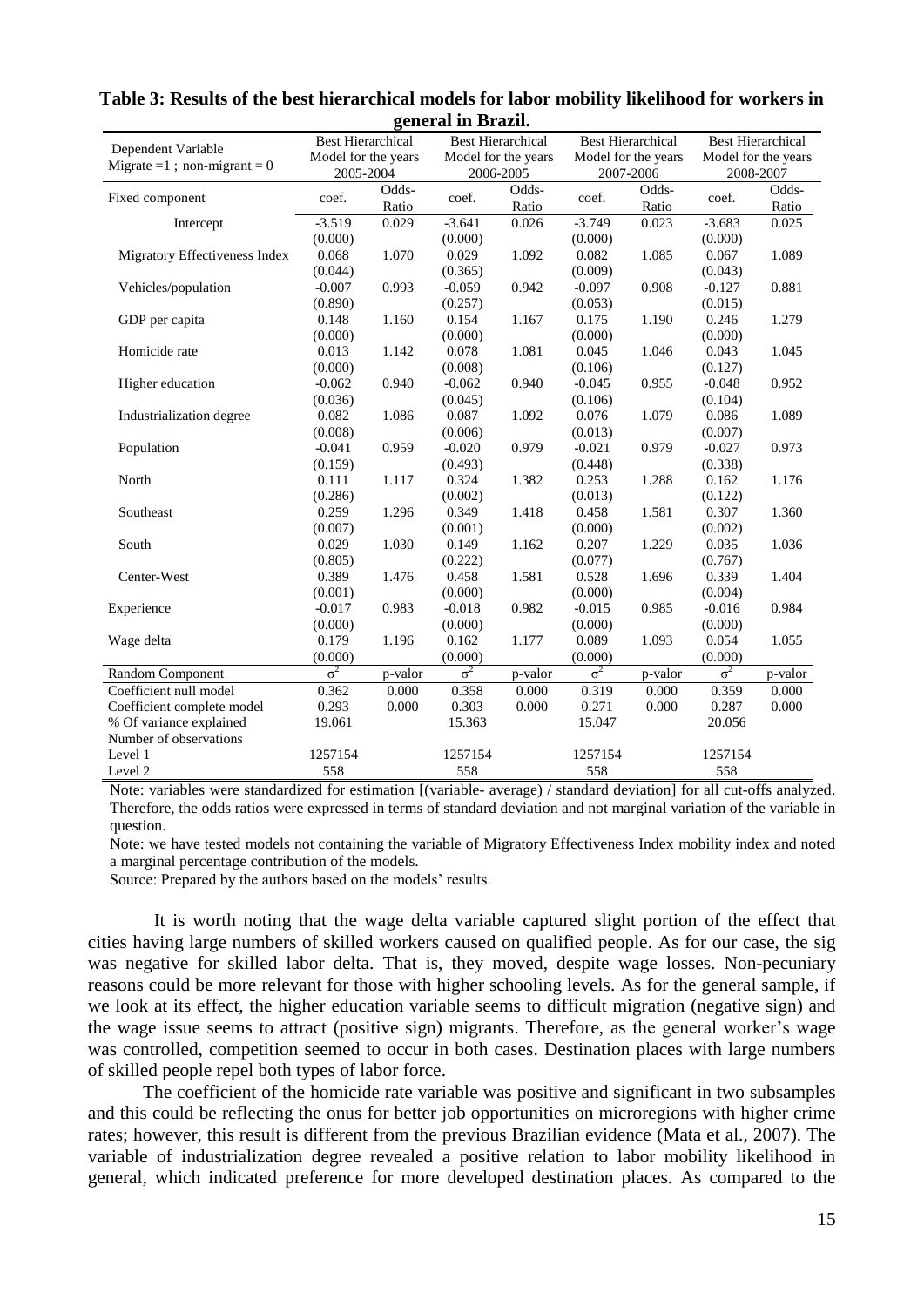Northeast region, the Southeast and Center-West regions showed higher chances of being receivers of labor force. The population variable does not affect the decision of general workers to migrate.

Table 4 shows the results for skilled individuals. When contextual variables were included, the explained data variability was significantly increased in all models  $-32\%$  in average, which was higher than that verified for workers in general. Therefore, microregional features affected the mobility likelihood of skilled labor force.

| Dependent Variable              | <b>Best Hierarchical</b>         |               | <b>Best Hierarchical</b>         |               | <b>Best Hierarchical</b>         |               | <b>Best Hierarchical</b>         |               |
|---------------------------------|----------------------------------|---------------|----------------------------------|---------------|----------------------------------|---------------|----------------------------------|---------------|
| Migrate = 1 ; non-migrant = $0$ | Model for the years<br>2005-2004 |               | Model for the years<br>2006-2005 |               | Model for the years<br>2007-2006 |               | Model for the years<br>2008-2007 |               |
| Fixed component                 | coef.                            | Odds<br>Ratio | coef.                            | Odds<br>Ratio | coef.                            | Odds<br>Ratio | coef.                            | Odds<br>Ratio |
| Intercept                       | $-3.163$                         | 0.042         | $-3.409$                         | 0.033         | $-3.430$                         | 0.032         | $-3.534$                         | 0.029         |
|                                 | (0.000)                          |               | (0.000)                          |               | (0.000)                          |               | (0.000)                          |               |
| Migratory Effectiveness Index   | 0.093                            | 1.098         | 0.100                            | 1.105         | 0.148                            | 1.160         | 0.105                            | 1.111         |
|                                 | (0.060)                          |               | (0.032)                          |               | (0.002)                          |               | (0.025)                          |               |
| Vehicles/population             | $-0.273$                         | 0.761         | $-0.433$                         | 0.648         | $-0.361$                         | 0.697         | $-0.271$                         | 0.763         |
|                                 | (0.000)                          |               | (0.000)                          |               | (0.000)                          |               | (0.000)                          |               |
| GDP per capita                  | 0.031                            | 1.032         | 0.058                            | 1.059         | 0.081                            | 1.085         | 0.143                            | 1.153         |
|                                 | (0.463)                          |               | (0.173)                          |               | (0.028)                          |               | (0.000)                          |               |
| Homicide rate                   | 0.052                            | 1.053         | $-0.060$                         | 0.942         | $-0.055$                         | 0.946         | $-0.030$                         | 0.970         |
|                                 | (0.125)                          |               | (0.095)                          |               | (0.095)                          |               | (0.360)                          |               |
| Higher education                | $-0.084$                         | 0.919         | $-0.065$                         | 0.936         | $-0.025$                         | 0.975         | $-0.072$                         | 0.931         |
|                                 | (0.003)                          |               | (0.039)                          |               | (0.350)                          |               | (0.009)                          |               |
| Industrialization degree        | 0.099                            | 1.104         | 0.092                            | 1.096         | 0.161                            | 1.175         | 0.071                            | 1.074         |
|                                 | (0.012)                          |               | (0.026)                          |               | (0.000)                          |               | (0.067)                          |               |
| Population                      | $-0.057$                         | 0.945         | $-0.046$                         | 0.955         | $-0.053$                         | 0.948         | $-0.040$                         | 0.961         |
|                                 | (0.035)                          |               | (0.128)                          |               | (0.041)                          |               | (0.121)                          |               |
| North                           | 0.404                            | 1.497         | 0.586                            | 1.797         | 0.366                            | 1.442         | 0.451                            | 1.571         |
|                                 | (0.007)                          |               | (0.000)                          |               | (0.011)                          |               | (0.002)                          |               |
| Southeast                       | 0.596                            | 1.815         | 1.014                            | 2.755         | 0.866                            | 2.376         | 0.589                            | 1.804         |
|                                 | (0.000)                          |               | (0.000)                          |               | (0.000)                          |               | (0.000)                          |               |
| South                           | 0.463                            | 1.589         | 0.835                            | 2.304         | 0.587                            | 1.798         | 0.364                            | 1.438         |
|                                 | (0.002)                          |               | (0.000)                          |               | (0.000)                          |               | (0.010)                          |               |
| Center-West                     | 0.684                            | 1.983         | 0.873                            | 2.394         | 0.832                            | 2.297         | 0.648                            | 1.912         |
|                                 | (0.000)                          |               | (0.000)                          |               | (0.000)                          |               | (0.000)                          |               |
| Experience                      | $-0.015$                         | 0.985         | $-0.016$                         | 0.984         | $-0.012$                         | 0.988         | $-0.013$                         | 0.987         |
|                                 | (0.000)                          |               | (0.000)                          |               | (0.000)                          |               | (0.000)                          |               |
| Wage delta                      | $-0.079$                         | 0.923         | $-0.151$                         | 0.859         | $-0.098$                         | 0.907         | $-0.073$                         | 0.929         |
|                                 | (0.001)                          |               | (0.000)                          |               | (0.000)                          |               | (0.000)                          |               |
| Random Component                | $\sigma^2$                       | p-valor       | $\sigma^2$                       | p-valor       | $\sigma^2$                       | p-valor       | $\sigma^2$                       | p-valor       |
| Coefficient null model          | 0.333                            | 0.000         | 0.467                            | 0.000         | 0.360                            | 0.000         | 0.313                            | 0.000         |
| Coefficient complete model      | 0.237                            | 0.000         | 0.300                            | 0.000         | 0.233                            | 0.000         | 0.218                            | 0.000         |
| % Of variance explained         | 28.829                           |               | 35.760                           |               | 35.277                           |               | 30.351                           |               |
| Number of observations          |                                  |               |                                  |               |                                  |               |                                  |               |
| Level 1                         | 236686                           |               | 250561                           |               | 262290                           |               | 277203                           |               |
| Level 2                         | 558                              |               | 558                              |               | 558                              |               | 558                              |               |

| Table 4: Results of the best hierarchical models for skilled labor mobility in Brazil |  |
|---------------------------------------------------------------------------------------|--|
|---------------------------------------------------------------------------------------|--|

Note: variables were standardized for estimation. Therefore, odds ratios were expressed in terms of standard deviation and not in terms of marginal variation for the variable in question.

Source: Prepared by the authors based on the models' results.

As for the variables at level 1, the coefficient of the variable of experience revealed the same sign found for that of unskilled workers. Differently from the sample for unskilled workers, the wage variable coefficient– which reflected expectation of pecuniary change – was negative and significant This indicated that the propensity to move for skilled labor decreased the higher the wage was, as compared to the occupation average wage. This could mean a lower impact of pecuniary variables on the mobility of skilled labor force or that these workers would initially accept reduced wages.

A previous migrant network enhanced the chance of skilled labor mobility, suggesting that past migratory flows would act positively on current moves all through the years considered. This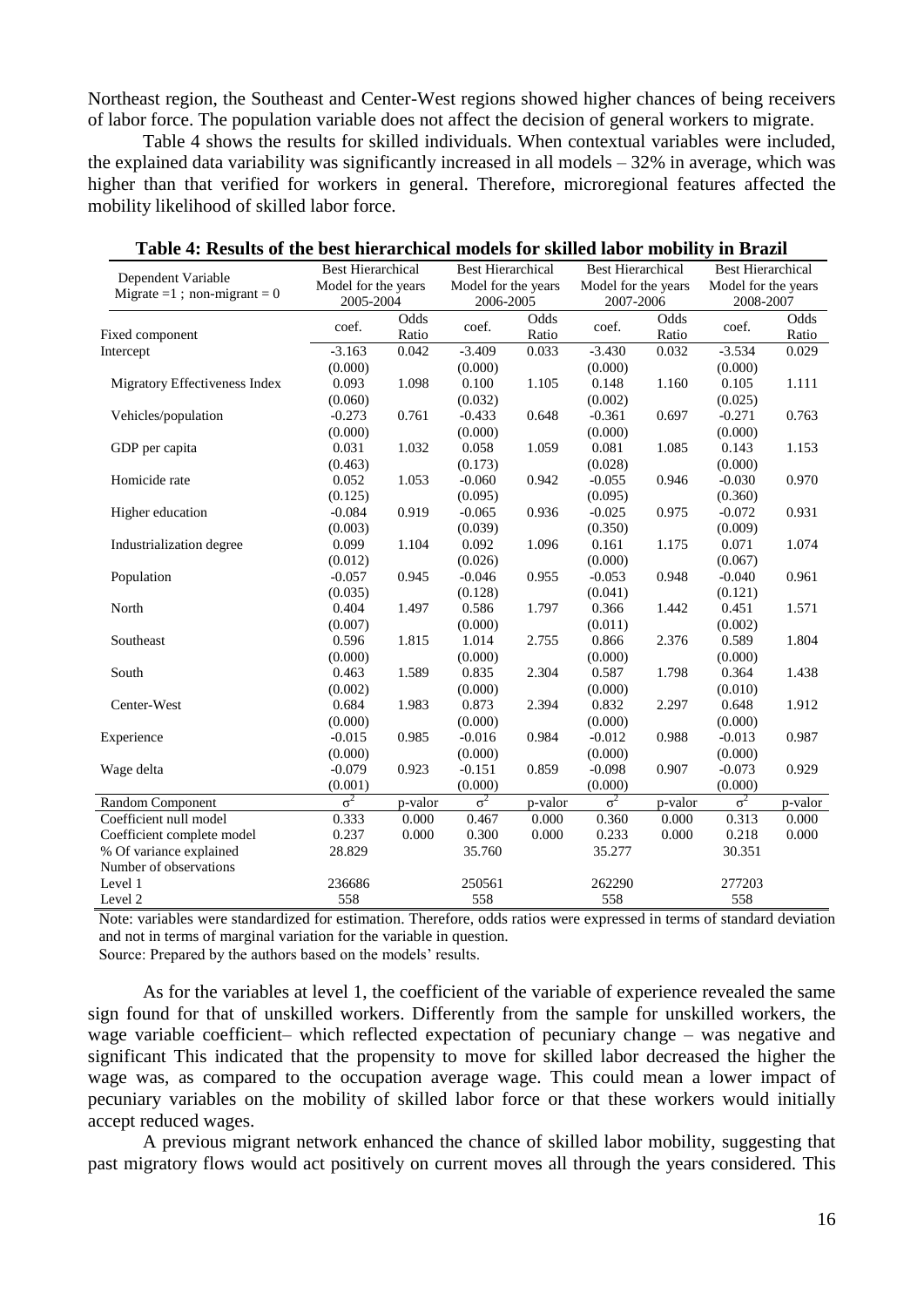result was similar to that associated with subsamples for workers as a whole.<sup>15</sup> This variable was in turn the one with the highest positive impact on the chance to migrate for both labor force groups; an evidence also found in previous works (Greenwood, 1973; Levy and Wadycki, 1973).

It should be noted that the variable of vehicles/population presented a similar result to that found for estimated models for workers as a whole, which indicated that skilled labor also sought less-congested regions. However, the negative impact on mobility likelihood was higher for skilled workers.

The variables of GDP per capita and proportion of skilled individuals – similarly to the results for workers in general – had a positive and negative influence, respectively – on mobility likelihood of skilled workers. This result suggested that these workers tended to move to more prosperous regions having less-skilled individuals, which reflected migrant workers' concern about competition for jobs in the microregions of destination.

The homicide rate did not prove to be related to likelihood to migrate in general, except for one subsample in which a negative and significant coefficient at 10% was evidenced, as showed by Mata et al. (2007). An even higher propensity to migrate for destinations showing higher industrialization degree and lower population density should be emphasized. All other regions – as compared to the Northeast region – presented higher propensity to receive skilled workers.

As can be seen, regional factors were more important for skilled labor than for unskilled workers (34% against 21% of the explanatory variability of the intercept). Skilled labor was subject to wage loss with mobility, while workers in the general sample showed prospective wage increase. For both kinds of workers, migratory effectiveness index was a determinant of mobility likelihood, being the main variable as far as the magnitude of positive marginal effect was concerned. Robustness testing was carried out in order to control spatial autocorrelation in all subsamples analyzed in this study.

The several temporal cut-offs used in this work served as a robustness test. For testing the stability of estimated coefficients, the confidence intervals coefficient has been used. Based on such an analysis, we conclude that the estimated coefficients for the different cross-sections were statistically identical.

#### **5. Conclusions**

 $\overline{a}$ 

This study aimed to verify the role played by Migratory Effectiveness Index mobility, wage expectation and regional attributes in labor mobility of individuals – educated or not – in order to understand the different nuances and features found in the spatial mobility of these two groups. The present study was carried out using a multilevel logit model in which the first differences were focused at the individual level in order to capture unobservable effects that could be correlated with the remaining variables present in this level.

For this, a data containing information from the *Relatório Anual de Informações Sociais – Migração* (RAIS-MIGRA – annual report on social data of the Brazilian Ministry of Labor and Employment – MTE) for the period 2003-2008 was constructed at the individual level. As for the regional context (level 2), the data used were those from IBGE (the Brazilian census data and statistics agency), UNDP (United Nations Development Programme), CAGED-MTE (register for employed and unemployed labor of MTE) and IPEADATA. (information from the Brazilian institute for applied economic research).

The hierarchical model approach confirmed the relevance of Migratory Effectiveness Index mobility for studying labor spatial mobility, regardless the worker's schooling degree due to the previous higher knowledge stock to which the potential migrant has access to in view of the destination to be chosen.

 $15$  As was the case for the remaining workers, the effect of a standard deviation increase in this variable was given by the expression  $[\exp(1*0.093)]$  x100 for the 2005-2004 sample. The authors concluded that the effect of this variable was statistically identical to that observed for general workers.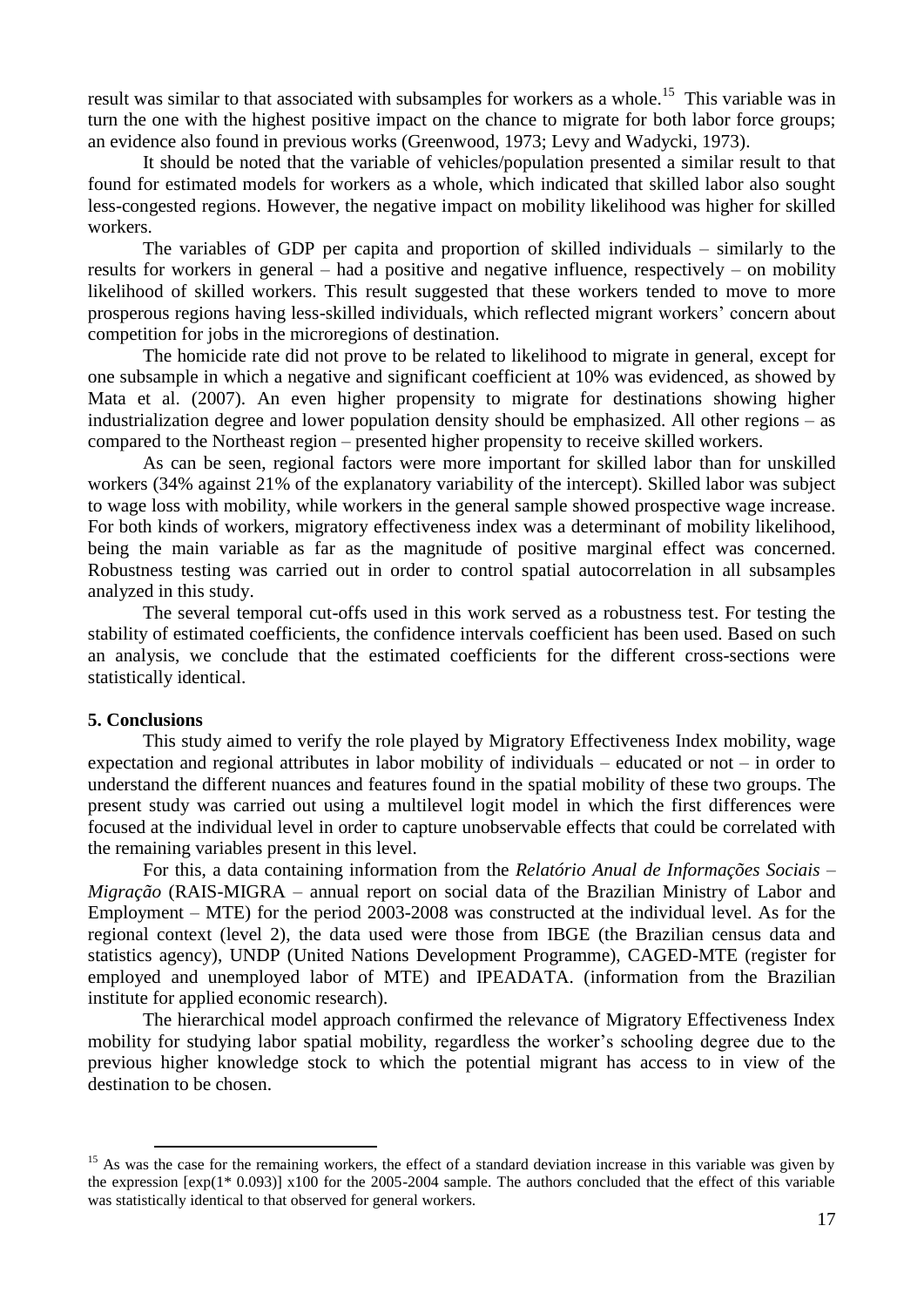Individual attributes, wage expectations and experience have proved to influence the likelihood to migrate in all samples analyzed. Labor experience was an inhibiting factor of migration both for skilled labor and workers in general, which restrained the intrinsic tacit knowledge transfer to the labor force as a whole. The labor wage variable has distinctly contributed for the decision to migrate by workers in general and skilled labor. The former were encouraged to move to the extent that their earnings were lower than their occupations' average wage. On the other hand, skilled workers were more likely to move when their earnings were above the average wage, which revealed that the pecuniary advantage was less relevant for labor mobility.

When the context variables were included, the explanatory variance of the intercept increased in all estimated models for general labor force and also for skilled workers, confirming the relevance of contextual features in determining the mobility of migratory flows. In addition to being relevant in both labor force samples, regional factors were particularly important as far as skilled workers were concerned.

Finally, understanding labor mobility determinants between the Brazilian microregions is relevant when designing public policies intended for reducing human capital spatial inequalities. In this context, the dynamics of labor mobility should be understood so as to predict its effects, as well as to act on motivations and guidance of such flows. In view of these targets, the present analysis combines individual and regional attributes, in addition to joining the migratory effectiveness index.

## **REFERENCES**

Aldashev, A., Dietz, B., 2014. Economic and spatial determinants of interregional migration in Kazakhstan. Economic Systems 38, 379–396.

Almeida, P., Kogut, B., 1999. Localization of knowledge and the mobility of engineers in regional networks. Management Science 45, 905-917.

Baeninger, R. A., 2000. Região, metrópole e interior: espaços ganhadores e espaços perdedores nas migrações recentes: Brasil, 1980-1996. In: Redistribuição da população e meio ambiente: São Paulo e Centro-Oeste. Campinas: Universidade Estadual de Campinas - Unicamp, Núcleo de Estudos de População - NEPO: [s.n.], 2000. cap. Textos NEP, p. 1-200. Disponível em: ,http://www.nepo.unicamp.br/textos/publicacoes/ textos\\_nepo\\_35.pdf>

Bartel, A.P., 1989. Where Do the New US Immigrants Live? Journal of Labor Economics 7(4), 371–391.

Beals, R., Levy, M., Moses, L., 1967. Rationality and Migration in Ghana. The Review of Economics and Statistics 49, 480-486.

Bergman, E.M., 2009. Embedding network analysis in spatial studies of innovation. Annals Regional Science 43, 559–565.

Borjas, G.J., 1996. "Labor mobility" In: Borjas, G.J., *Labor economics*. Singapura: McGraw-Hill Book Co. pp. 279-317.

Carrington, W.J., Detragiache, E., Vishwanath, T., 1996. Migration with Endogenous Moving Costs. American Economic Review 86 (4), 909-930.

Church, J., King, I., 1993. Bilingualism and network externalities. Canadian Journal of Economics 26, 337-345.

Colussi, A., 2006. Migrants' networks: An estimable model of illegal Mexican migration. Work. Pap., University of Western Ontario, Canada.

Dahl, G.B., 2002. Mobility and the Return to Education: Testing a Roy Model with Multiple Markets. Econometrica 70, 2367-2420.

Dahl, M., 2004. Embodied Knowledge Diffusion, Labor Mobility and Regional Dynamics: Do Social Factors Limit the Development Potential of Regions? Paper for the DRUID Summer Conference.

Davis, B., Winters, P., 2001. Gender, networks and Mexico-US migration. Journal of Development Studies 38(2), 1-26.

Dolfin, S., Genicot, G., 2010. What do networks do? The role of networks on migration and "coyote" use. Review of Development Economics 14 (2), 343-359.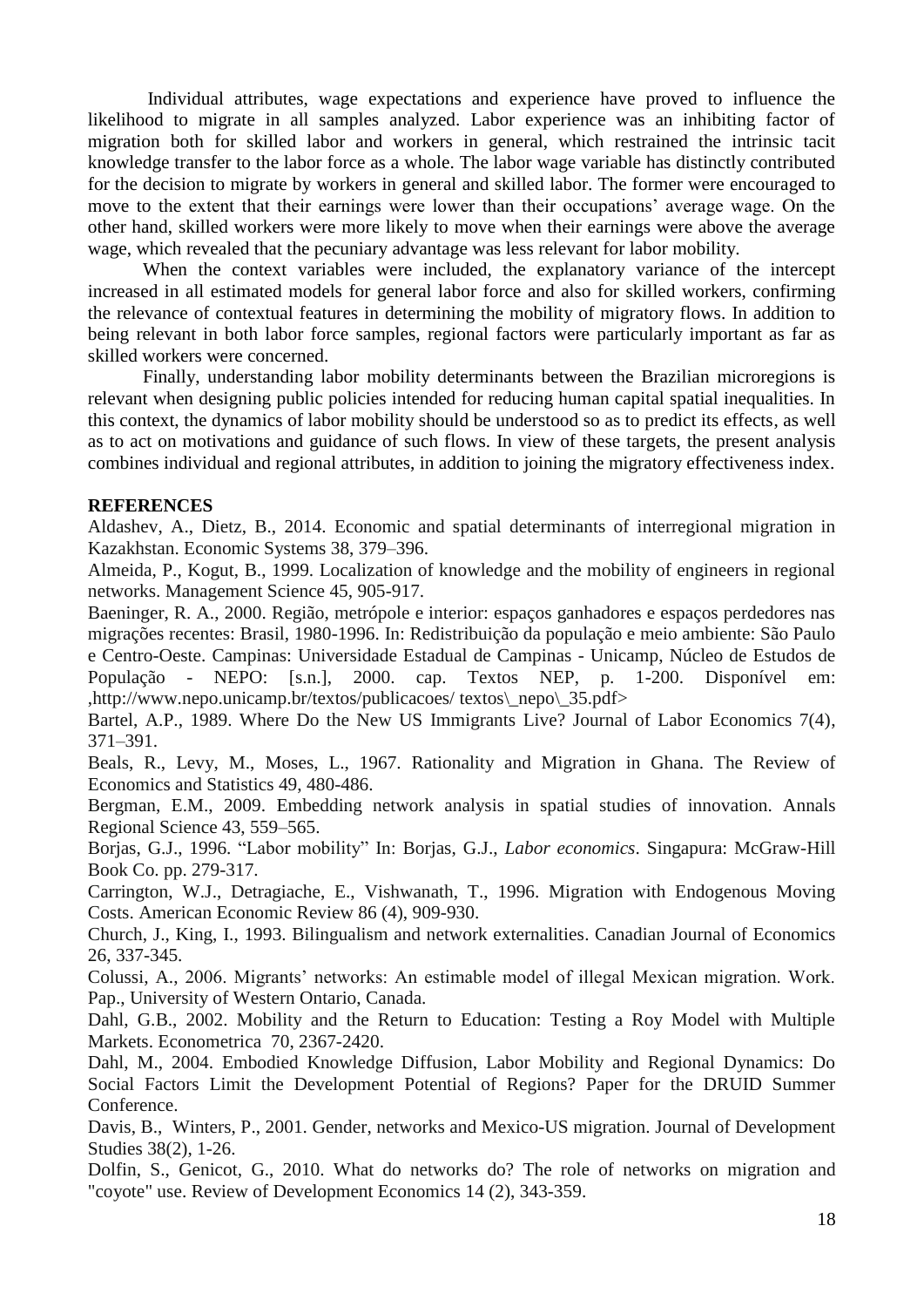Faggian, A., MCcann, P., 2009. Human capital and regional development. In, Capello, R., Nijkamp, P. (eds.) Handbook of Regional Growth and Development Theories. Cheltenham, UK, Edward Elgar, pp. 131-151.

Feldman, M.P., 1999. "The new economics of innovation, spillovers and agglomeration: a review of empirical studies". Economics of Innovation and New Technology 8, 5-25.

Ferreira, R.N., Matos, R., 2006. Migração de trabalhadores no mercado formal brasileiro entre 1995 e 2003 e as tendências da reestruturação territorial. In: ENCONTRO NACIONAL DE ESTUDOS POPULACIONAIS, 14, 2004, Caxambu. Anais. Belo Horizonte: ABEP.

Freguglia, R.S., Gonçalves, E., Silva, E.R., 2014. Composition and determinants of the skilled outmigration in the Brazilian formal labor market: A panel data analysis from 1995 to 2006. EconomiA 15, 100–117.

Garber-yontes, B.E., 2004. The economics of amenities and migration in the Pacific Northwest: a review of selected literature with implications for national forest management. General Technical Report. PNW-GTR-617. USDA Forest Service, Pacific Northwest Research Station, Portland, OR. Goldstein, H., 1995. Multilevel Statistical Models. London: Arnold.

Gottlieb, P., 1987. Making Their Own Way: Southern Blacks Migration to Pittsburgh, 191630. Urbana: University of Illinois Press.

Greenwood, M.J., 1973. The Influence of Family and Friends on Geographic Labour Mobility in a Less - Developed Country : the Case of India. Review of Regional Studies 3, 27-36.

Grossman, J.R., 1989. Land of Hope: Chicago, Black Southerners, and the Great Migration. Chicago: University of Chicago Press.

Grubel, H.G., Scott, A., 1976. The brain drain: determinants, measurement and welfare effects. Canadá: Waterloo 1.ed.

Hall, B.H., 2005. Innovation and diffusion. In: Fagerberg, J., Mowery, D.C., Nelson, R.R. (Eds.), The Oxford Handbook of Innovation, New York: Oxford University Press.

Harris, J., Todaro, M., 1970. Migration, Unemployment and Development: A Two-Sector Analysis. The American Economic Review 60, 126-142.

Hazans, M., 2003. Determinants of inter-regional migration in the Baltic countries. ZEI working paper B17.

Hox, J., 2002. Multilevel Analysis: Techniques and Applications. New Jersey: Lawrence Erlbaum Associates, Inc.

Kulu, H., Bilari, F.C., 2004. "Multilevel analysis of internal migration in a transitional country: the case of Estonia". Regional Studies 38, 697-696.

Lee, E.A., 1966. Theory of Migration. Demography 3, 47-57.

Levy, M.B., Wadycki, W.J., 1973. The Influence of Family and Friends on Geographic Labor Mobility: An International Comparison. Review of Economics and Statistics 55, 198-203.

Lucas, R.E.B., 1997. Internal migration in developing countries. In: Rosenzweig, M.R., stark, O. Handbook of population and family economics. Amsterdam: Elsevier Science Publishers.

Mckenzie, D., Rapoport, H., 2004. "Network Effects and the Dynamics of Migration and Inequality: Theory and Evidence from Mexico." BREAD Working Paper No. 063.

Martin, P., 2003. Highly Skilled Labor Migration: Sharing the Benefits. International Labor Organization (International Institute for Labor Studies).

Massey, D., Arango, J., Hugo, G., Kouaouci, A., Pellegrino, A., Taylor, J.E., 1993. Theories of international migration: a review and appraisal. Population and Development Review 19 (3), 431- 466.

Massey, D., Espinosa, K., 1997. "What's Driving Mexico U.S. Migration? A Theoretical, Empirical, and Policy Analysis." American Journal of Sociology 102(4), 939–99.

Mata, D., Oliveira, C., Pin, C., Resende, G., 2007. Quais Características das Cidades Determinam a Atração de Migrantes Qualificados? Revista Econômica do Nordeste, Fortaleza 38 (3), jul-set.

Mendes, P.S., Gonçalves, E., Freguglia, R.S., 2012. Mobilidade interfirmas de trabalhadores no Brasil formal: Composição e determinantes. Revista Pesquisa e Planejamento Econômico 42(2).